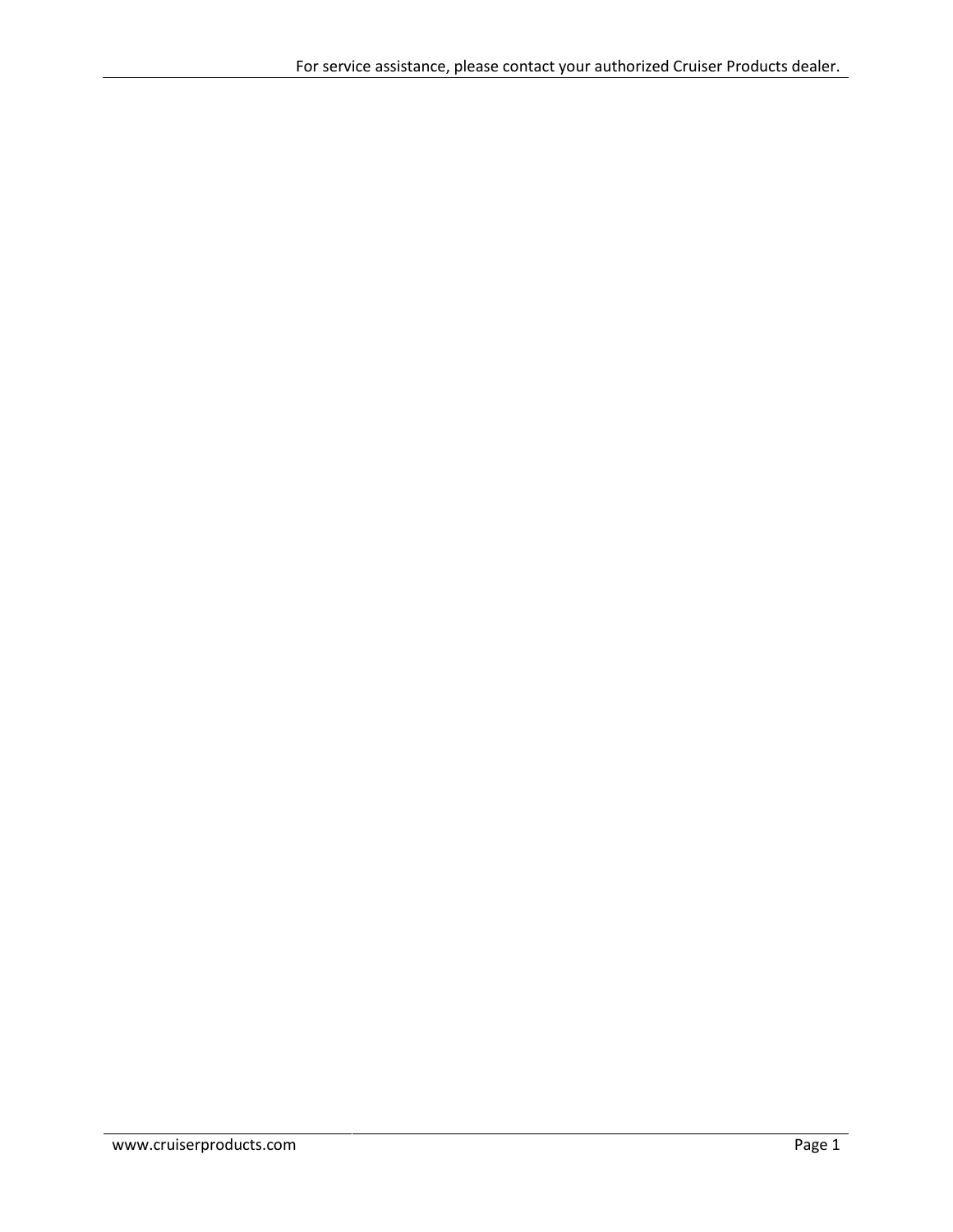### **OPERATION**

#### **POWER SWITCH**

Turn the key switch to power ON or OFF.

*Note that the manual parking brake lever has to be engaged before the key switch is turned to the "ON" position.*

#### **FORWARD AND REVERSE**

- 1. Push the throttle lever forward with your right thumb and the Cruiser will move forward.
- 2. Push the throttle lever forward with your left thumb and the Cruiser will move backward.
- 3. The horn will beep when the Cruiser is in reverse.

#### **BRAKING & STOPPING**

To activate the electromagnetic brake, release the throttle lever completely. The brake with be activated and the Cruiser will come to a stop. When parking, park only on a flat surface and turn the key to [OFF]. Then pull out the key (only after stopping).

#### *Caution:*

*Stopping distance will vary with your forward/reverse speed. Please begin braking as early as possible. When parking your Cruiser, be sure to park on flat ground and then turn the power "OFF"*

#### **HORN BUTTON**

The warning horn will be activated while holding down the button.

#### **BATTERY GAUGE**

When the key is switched "ON", the battery gauge will display the battery power capacity indicating red, yellow and green areas respectively.

The green area indicates a full charge from the battery. Red area indicates low power.

The remaining power indicated by the battery gauge will vary based on the actual driving time and how you drive. Repeated starting, stopping or climbing will consume the power more quickly.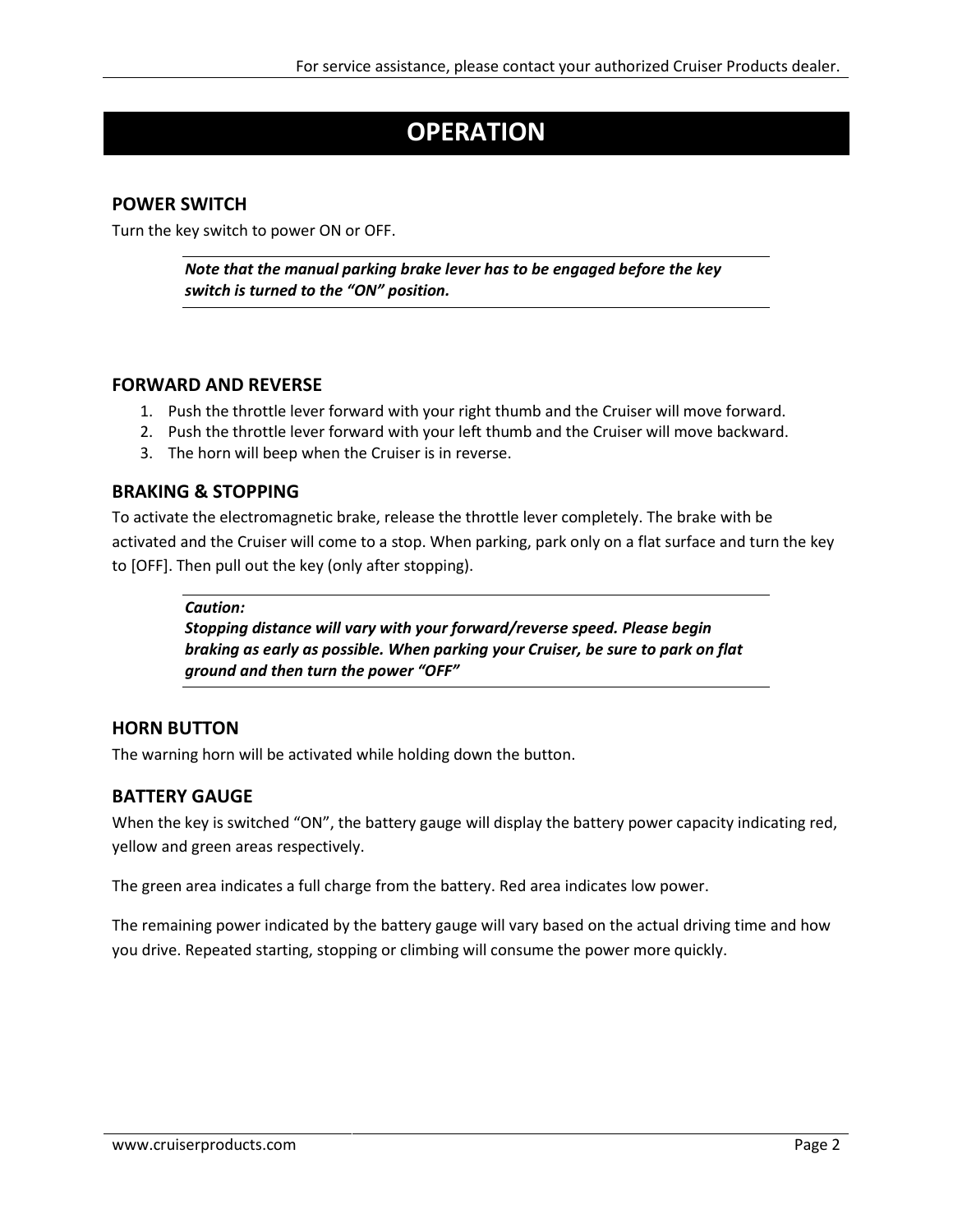### **BATTERIES & CHARGER**

#### **CHARGING THE BATTERY**

Be sure to follow the procedures below accordingly.

- 1. Turn the Cruiser key switch to "OFF"
- 2. Open the charging socket cap on the Cruiser's cover, then connect the charger's plug to the charging socket.
- 3. Plug the power cable into your power outlet
- 4. The charger's LED light will be orange at the beginning of a charge. The charging duration is at least 6 to 8 hours, although charging time will vary, based on the status of the battery and temperature.
- 5. The orange LED will turn to green when the charging is complete.
- 6. Disconnect the cord and remove the round plug from the charge socket.

#### *Suggestion:*

- *1. Do not disconnect the charger cord if charging is not complete. Battery life will be shortened if the battery is repeatedly used without being fully charged. So be sure to charge the battery fully every time.*
- *2. Continue to charge until the green LED light is on. NEVER stop charging before charging has completed and the green LED light is illuminated.*
- *3. When finished charging, the electrical power will still slowly discharge if the cord is not disconnected.*
- *4. Your Cruiser should be charged at least every month to keep the battery at full status – even when not being used.*
- *5. Charging time will be affected by the ambient temperature. So it takes longer in the wintertime.*

#### *Caution:*

*Please follow the rules below to avoid accidents while charging*

- *1. Please use the Cruiser Products charger only and charge the battery completely each time you charge it.*
- *2. Never disassemble or modify the charger*
- *3. Do not charge in a space that is directly exposed to sunlight. Do not charge in a space that is humid or subject to dew or rainfall.*
- *4. Do not cover the Cruiser with any waterproof cloth or other objects while charging.*
- *5. Do not charge in temperatures lower than 14 degrees F or higher than 122 degrees F. The charger may not work properly and the battery may be damaged if charging is done in such temperatures.*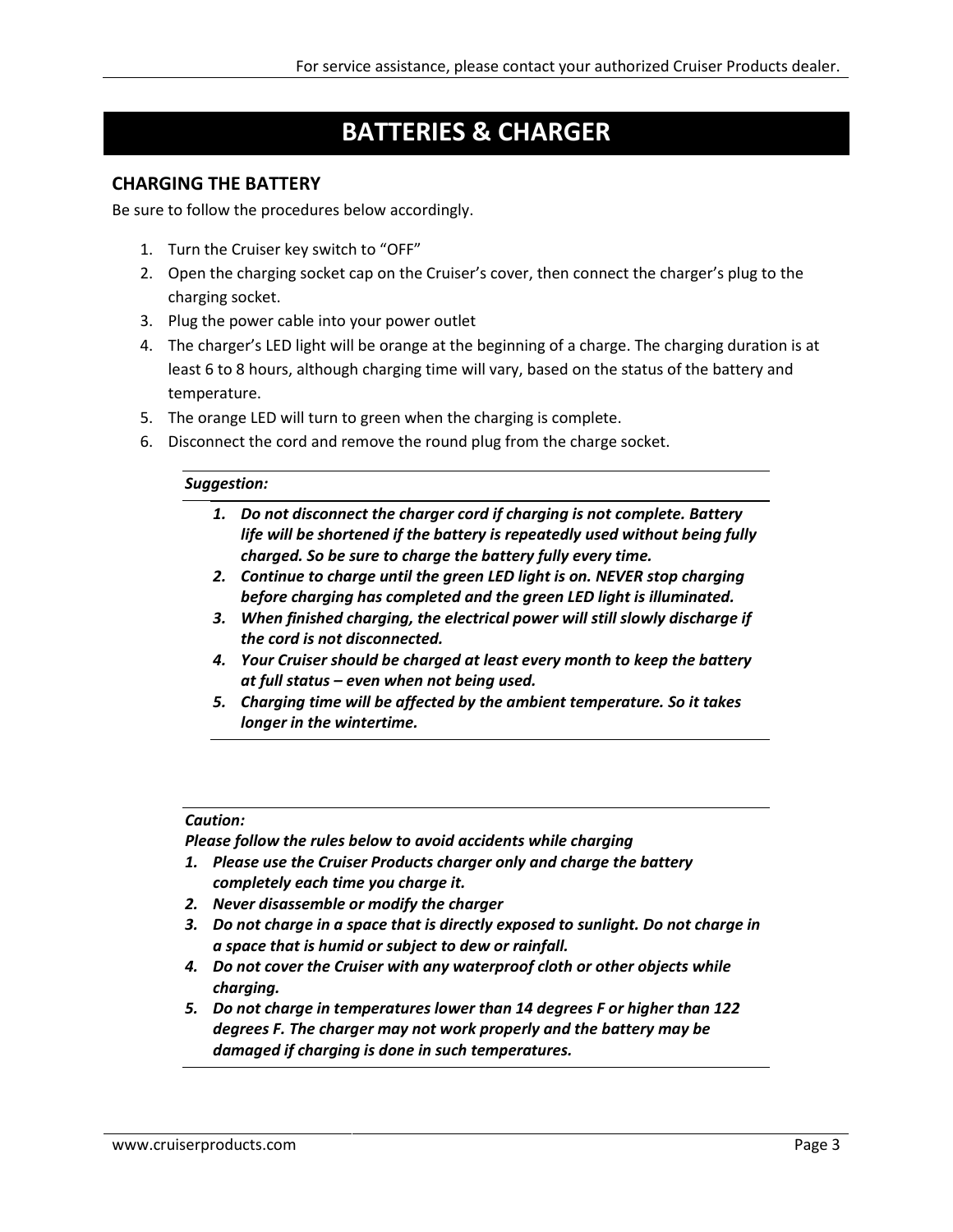### **INSPECTION & MAINTENANCE**

#### **DAILY CHECKS**

Check the following items before using the Cruiser each day. If you find anything abnormal, go or call your Cruiser dealer for further inspection before using it.

| <b>Item</b>           | <b>What to Look For</b>                                      |
|-----------------------|--------------------------------------------------------------|
| Handle Bar            | Is it tight?                                                 |
|                       | Can it be turned left and right smoothly?                    |
| <b>Speed Dial</b>     | Can it be adjusted freely and does it function well?         |
| <b>Throttle Lever</b> | Does the Cruiser move when the lever is engaged?             |
|                       | Does the Cruiser stop when the lever is released completely? |
| Motor                 | Is there any abnormal noise from the motor?                  |
|                       | Does the electromagnetic brake work properly?                |
| Freewheel mode        | Does the free wheel lever mode work properly?                |
| lever                 |                                                              |
| <b>Battery Gauge</b>  | Does the light come on when switched "ON"?                   |
|                       | Is the remaining power enough for your purposes?             |
| <b>Horn Button</b>    | Does the horn button work?                                   |
| <b>Tires</b>          | Are there any cracks or damage to the tires?                 |
|                       | Check the tread on the tires.                                |
| Other                 | Is the Cruiser making any unusual noises?                    |

*Caution*

*Contact your dealer for inspection and maintenance if you find anything wrong.*

#### **REGULAR MAINTENANCE RECORD**

To make sure your Cruiser is in good condition, consult your dealer for maintenance and record it every six months after purchase as required.

*Suggestion:*

*Even if you don't use the Cruiser for an extended time, the Cruiser still should receive regular checks and maintenance.*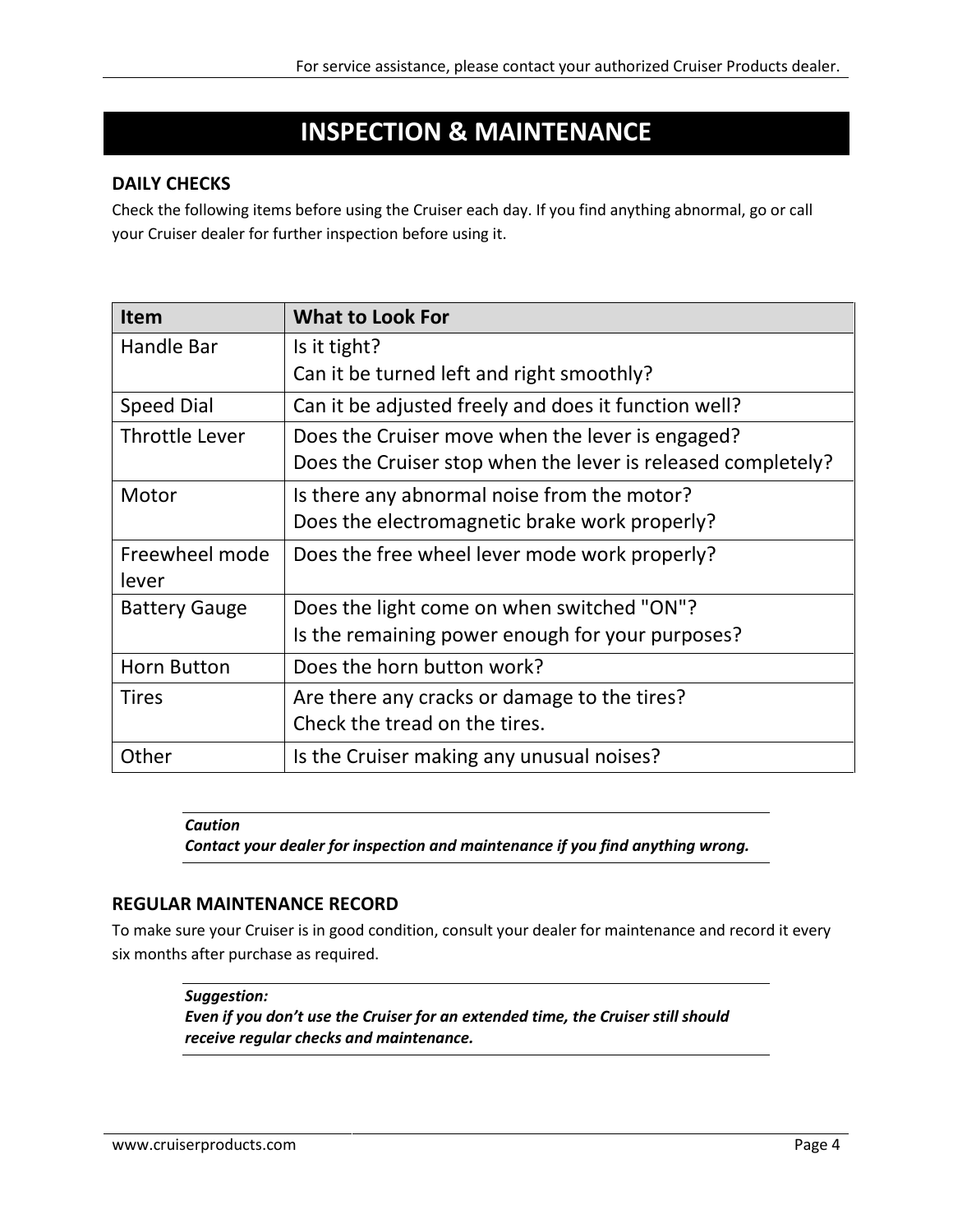#### *Suggestion:*

- *1. It is recommended that you charge the battery immediately when the battery gauge is in the red area.*
- *2. After charging or installing a battery, drive the Cruiser for two or three minutes to verify the battery capacity is sufficient.*
- *3. In winter months or cold environments, the battery may respond more slowly and the distance you can travel on a single charge may be shortened.*
- *4. When driving on an incline, the battery gauge light might move from green to red. This is normal and, as such, no cause for concern.*
- *5. Even if the battery is used and maintained properly, it is normal for battery performance to decline over time. This results in shorter durations of time between required charges.*
- *6. Travel distances will be shortened when driving frequently on an incline or slope, as this leads to greater consumption of the battery's resources.*

#### *WARNING!*

- *1. Keep away from flammable objects while charging, as it may lead to fire or explosion of the batteries.*
- *2. Since the battery may produce hydrogen, do not smoke while charging. Always charge your battery in a well-ventilated space.*
- *3. Never connect or disconnect the plug or cord with wet hands while charging. Do not connect or disconnect the plug or cord when they are wet. Doing so may lead to electrical shock.*

#### **BATTERY SPECIFICATION**

| Type        | Deep-cycle                    |
|-------------|-------------------------------|
| <b>Size</b> | $7''$ x 3" x 6.5" (L x W x H) |
| Voltage     | 12V                           |
| Amperage    | 21ah                          |

Do not expose the battery to temperatures lower than 14 degrees F or higher than 122 degrees F when charging or storing the Cruiser. Exceeding the specified temperature range can lead to freezing or overheating of the battery. This could possibly damage the batteries and shorten their lifetime.

The battery used on your Cruiser is sealed lead acid, which is maintenance-free. So it is not necessary to change or refill the battery liquid.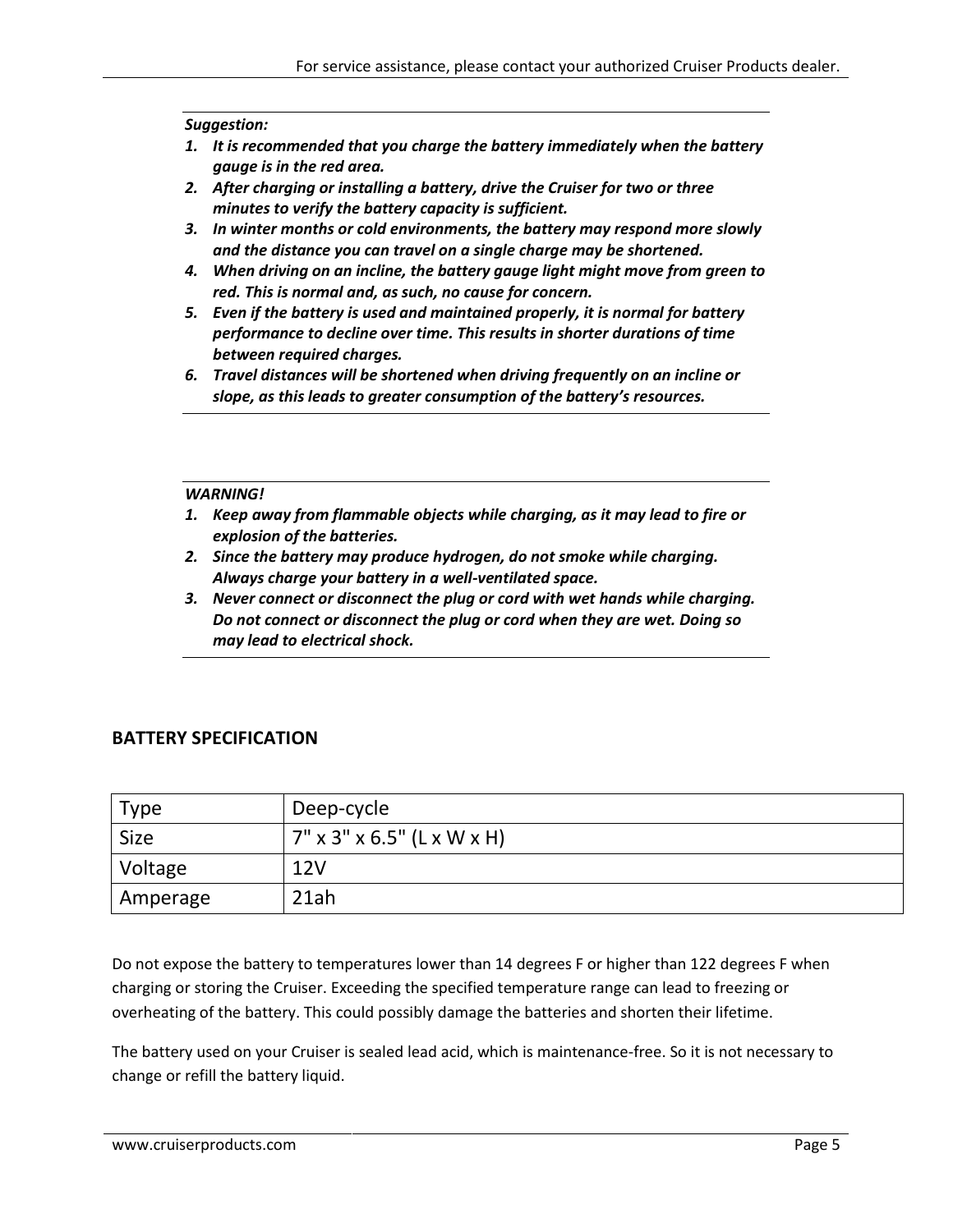#### *Suggestion:*

- *1. Do not use the battery to charge any other equipment.*
- *2. Battery capability will vary with outside conditions; driving distances will be shorter in cold environments.*
- *3. If the Cruiser is not in use for long periods, it is advisable to charge the battery every three months.*
- *4. Replace both batteries at the same time.*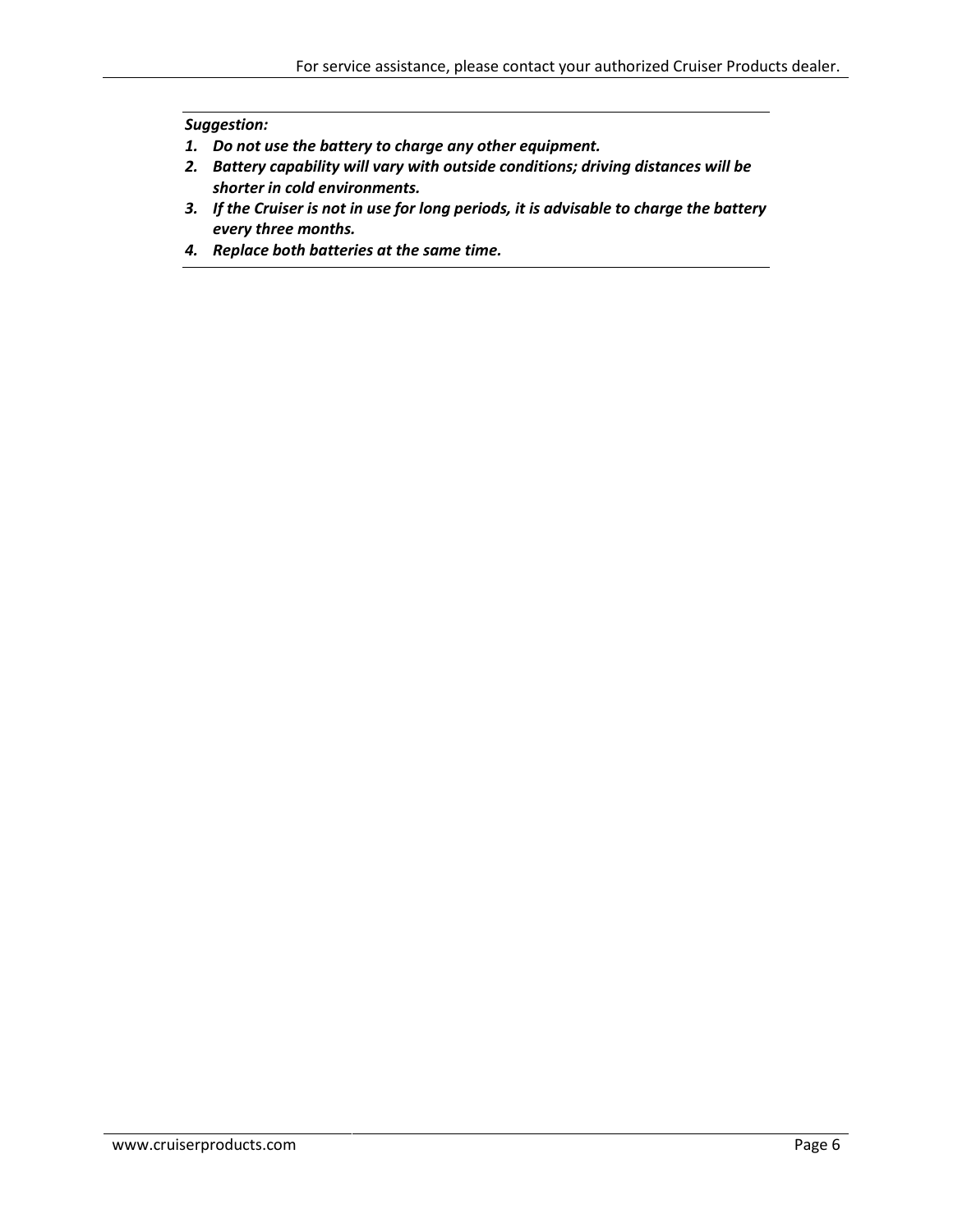| $l =$ Inspection | $A =$ Adjustment | $R = Repair$  | $X = Replacement$ |
|------------------|------------------|---------------|-------------------|
| T = Tightening   | $C = Cleanse$    | $L = Add Oil$ |                   |

| Item/Period      |                                              | $\mathbf{1}$ | 6   | 12  | 18  | 24  | 30  |
|------------------|----------------------------------------------|--------------|-----|-----|-----|-----|-----|
|                  |                                              | mo.          | mo. | mo. | mo. | mo. | mo. |
|                  | Forward/Reverse of speed lever               |              |     |     |     |     |     |
| Control<br>Panel | The function of switches                     |              |     |     |     |     |     |
|                  | Connection of socket/plug is good            |              |     |     |     |     |     |
|                  | Operation and noise                          |              |     |     |     |     |     |
| <b>Motor</b>     | Function of electromagnetic brakes           |              |     |     |     |     |     |
|                  | Connection of socket/plug is good            |              |     |     |     |     |     |
| <b>Transaxle</b> | Any oil leakage from transaxle               |              |     |     |     |     |     |
|                  | Looseness or corrosion on terminals          |              |     |     |     |     |     |
| <b>Battery</b>   | Connection of socket/plug is good            |              |     |     |     |     |     |
|                  | Any cracking or breakage on electrical cord. |              |     |     |     |     |     |
| <b>Tiller</b>    | Right/left turn of tiller                    |              |     |     |     |     |     |
|                  | Crack or damage on tire surface              |              |     |     |     |     |     |
| <b>Tire</b>      | Tread depth enough or not                    |              |     |     |     |     |     |
|                  | Abnormal wearing                             |              |     |     |     |     |     |
| <b>Rim</b>       | Tightness of bolts and nuts                  |              |     |     |     |     |     |
|                  | Wear or deformation around tires             |              |     |     |     |     |     |
| Inspector        | Checked by                                   |              |     |     |     |     |     |
|                  | Date Checked                                 |              |     |     |     |     |     |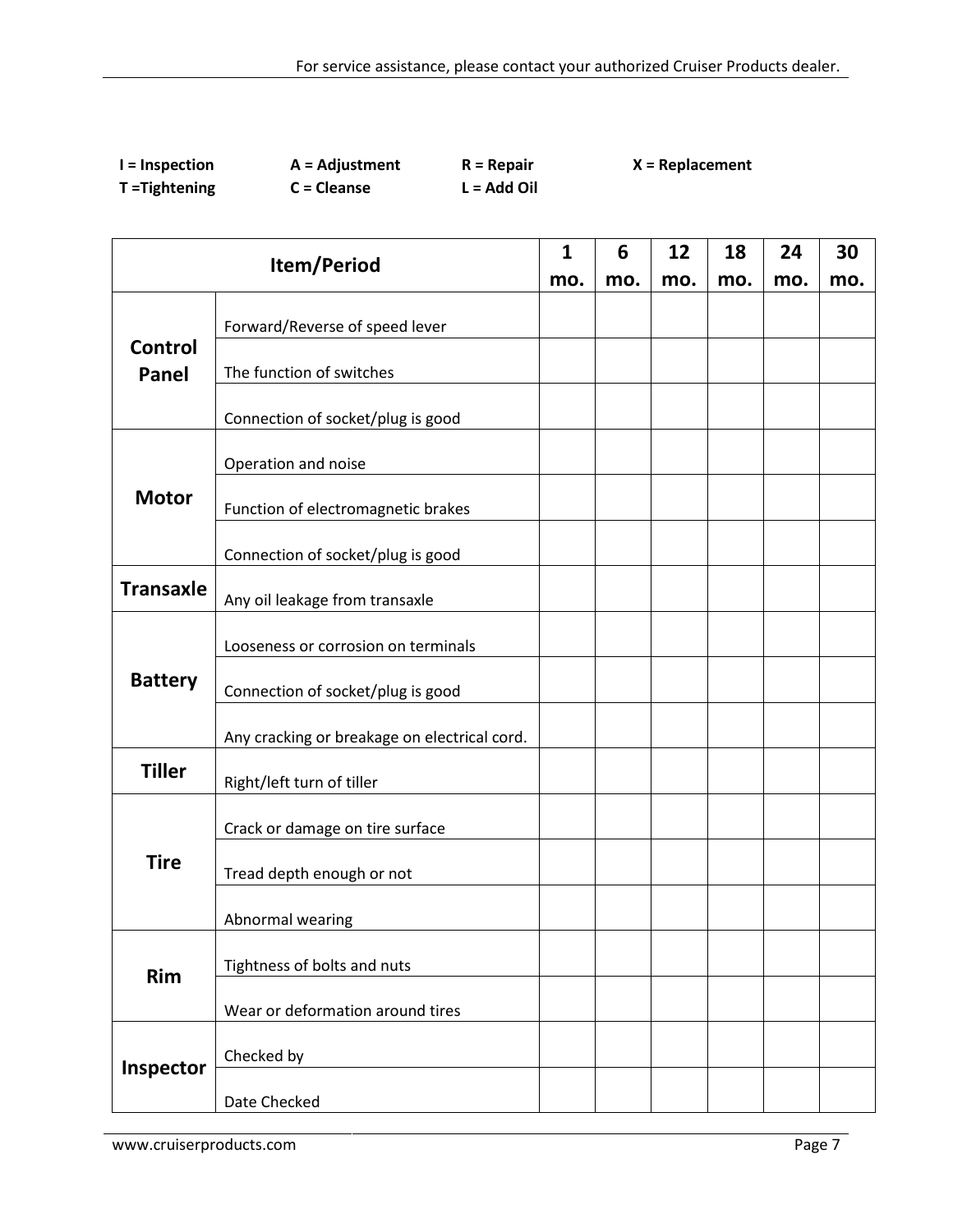### **BATTERY, FUSES, CIRCUIT BREAKER AND TIRES**

#### **BATTERY**

Refer to "BATTERIES & CHARGER" Section.

#### **FUSE**

There are two fuses on your Cruiser. One is located inside the operation panel; the second in in the battery pack. If the key switch is "ON" and the battery gauge does not move, check these fuses.

#### *Suggestion:*

*Ask for help from your dealer for inspecting and replacing fuses, (since the battery pack has to be disassembled to replace fuses.*

#### **CIRCUIT BREAKER**

There is one button for the circuit breaker (located in the battery pack). If the power switch is "ON" and the battery gauge does not move, it is possible an electric current has overloaded the Cruiser. Reset the circuit breaker by pressing the button.

#### **TIRES**

The condition of the tires depends upon how you drive and use your Cruiser. Please check the tread depth regularly. Replace the tires the tread depth is less than 0.5mm. Regularly inspect your Cruiser's tires for signs of wear.

> *When tread depth is less than 0.5mm, it can easily lead to slippage, which makes braking distance longer. Therefore, it is important to replace tires as early as possible.*

#### **MAINTENANCE**

- 1. You must maintain the Cruiser frequently if you drive on grass, sand or gravel.
- 2. Do not use water, oil or other chemical solutions to clean your Cruiser. Be sure NOT to spray the Cruiser with water to avoid damaging the electronic components and printed circuit board. Clean the Cruiser by wiping it with either a dry or moist cloth.
- 3. Please take the Cruiser to your authorized dealer for repairs and adjustments. Improper adjustments could lead to accidents and Cruiser malfunction.
- 4. Please use soft and dry cloths to keep your Cruiser tidy. Please use moderate or mild detergent to clean the Cruiser.

#### *Caution*

*When conducting maintenance of your Cruiser, please turn the key switch "OFF" and remove the charger cord.*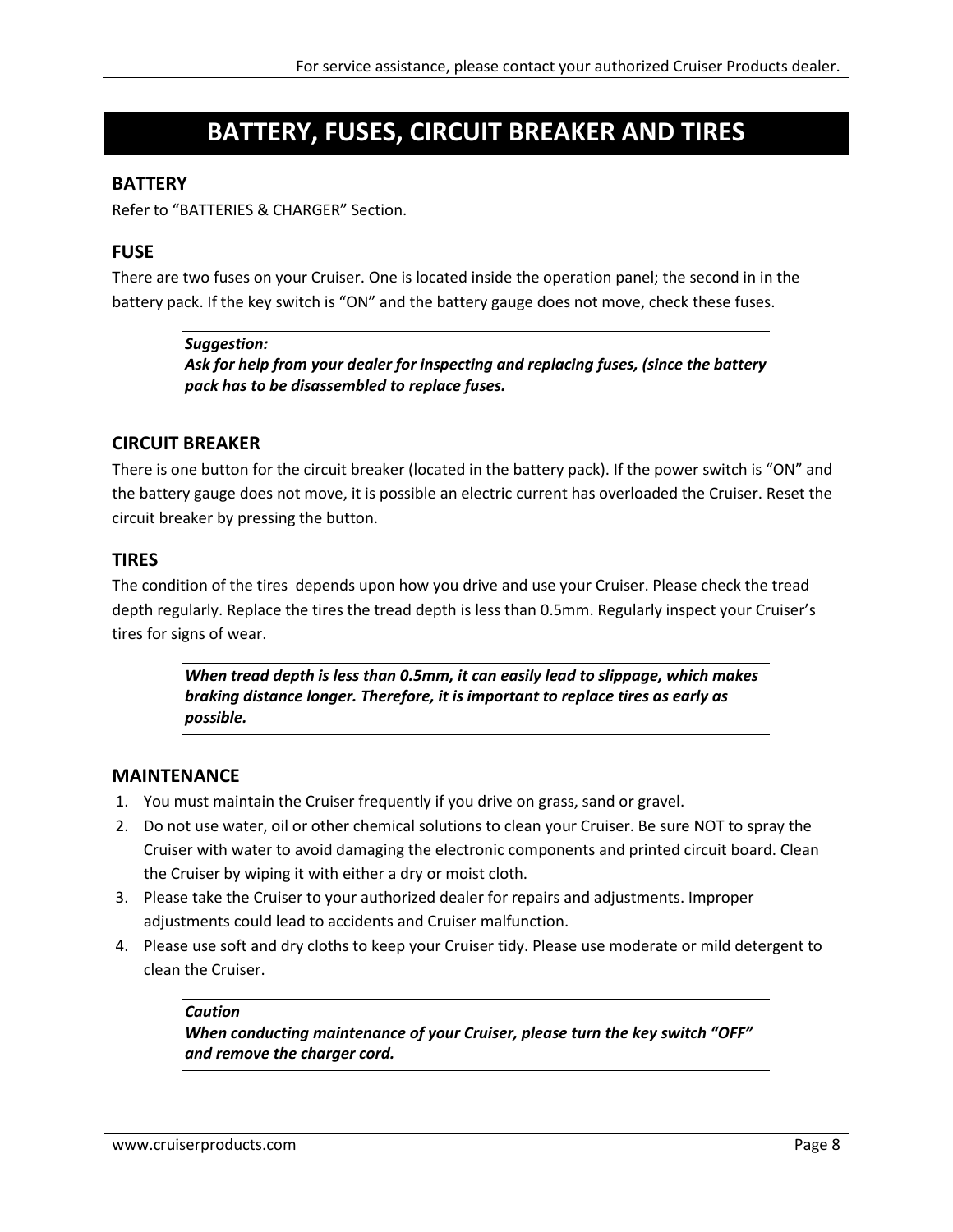### **TROUBLESHOOTING**

This table is only a guide to aid you in getting your Cruiser operating, should you have any problems. If you are unable to get your Cruiser operating, please contact your authorized dealer.

| Symptom                                             | <b>Possible Cause</b>                         | <b>Solution</b>                                                                  |
|-----------------------------------------------------|-----------------------------------------------|----------------------------------------------------------------------------------|
|                                                     | 1. Key switch is not "ON"                     | 1. Turn key switch "ON"                                                          |
|                                                     | 2. Main circuit breaker tripped               | 2. Reset circuit breaker                                                         |
|                                                     | 3. Brake release lever in<br>"Freewheel Mode" | 3. Set lever to "Drive Mode"                                                     |
| <b>Cruiser</b><br>does                              | 4. Charger connected to outlet                | 4. Disconnect charger                                                            |
| not                                                 | 5. Battery power low                          | 5. Recharge battery                                                              |
| move                                                | 6. Cruiser shut down to preserve<br>power     | 6. Cycle key switch "OFF", then "ON"                                             |
|                                                     | 7. Controller error                           | 7. Check diagnostic light for "flash<br>code"                                    |
|                                                     |                                               | (See Table 2 for code meanings)                                                  |
| <b>Cruiser feels wobbly</b><br>when driven          | 1. Bearing in tiller is worn                  | 1. Replace bearings                                                              |
|                                                     | 1. Charging too infrequently                  | 1. Charge Cruiser more often                                                     |
|                                                     | 2. Defective or worn out battery              | 2. Load test batteries. If necessary,<br>replace                                 |
| <b>Driving range</b><br>less than expected          | 3. Cold environment reducing<br>battery life  | 3. Allow batteries to reach standard<br>room<br>temperature, then full recharge. |
|                                                     | 4. Defective charger                          | 4. Contact your authorized dealer                                                |
| <b>Erratic behavior when</b><br>engager is operated | 1. Faulty engager                             | 1. Contact your authorized dealer                                                |
| <b>Brake squeeks or</b><br>squeals                  | 1. Dirt in brake pad                          | 1. Blow dirt out with air hose                                                   |
| <b>Brake release lever</b><br>sticks                | 1. Rust and corrosion                         | 1. Spray ball detent area with<br>lubricating oil                                |
| <b>Stiffness in steering</b>                        | 1. Possible grime build-up                    | 1. Lubricate end joints                                                          |

#### **TABLE 1: BASIC TROUBLESHOOTING**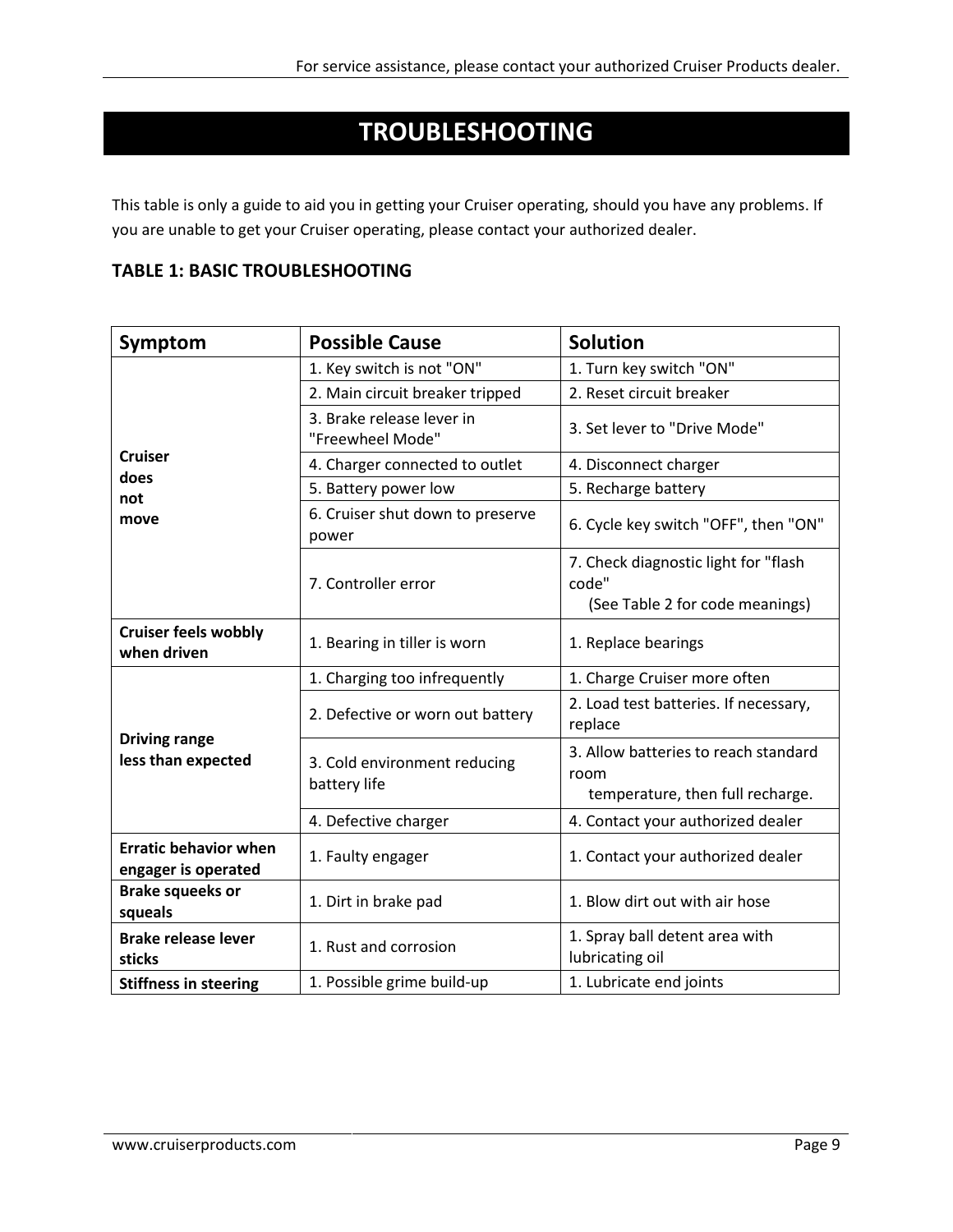The diagnostic flash codes for your Cruiser are designed to help you perform basic troubleshooting quickly and easily. A diagnostic flash code flashes from the diagnostic light in the event that one of the below conditions develops.

| Table 2: Cruiser Controller Internal Diagnostics |
|--------------------------------------------------|
|--------------------------------------------------|

| <b>Flash</b>   | <b>Possible Cause</b>                                                      | <b>Solution</b>                                                                                         |
|----------------|----------------------------------------------------------------------------|---------------------------------------------------------------------------------------------------------|
| Code           |                                                                            |                                                                                                         |
| $\mathbf{1}$   | The battery needs charging or there is a<br>bad connection to the battery. | Check the connections to the battery. If the<br>connections are good, try charging the<br>battery.      |
| $\overline{2}$ | There is a bad connection to the motor.                                    | Check all connections between the motor<br>and controller.                                              |
| 3              | The motor has a short circuit to a battery<br>connection.                  | Please contact your authorized dealer.                                                                  |
| 6              | The controller is being inhibited from<br>driving                          | Check the battery charger connector.<br>Remove the battery charger from the<br>Cruiser.                 |
| $\overline{7}$ | A speed control lever fault is indicated                                   | Make sure that the speed control lever is in<br>the rest position before switching the<br>Cruiser "ON". |
| 8              | A controller fault is indicated.                                           | Make sure all connections are secure.                                                                   |
| 9              | The parking brake has a bad connection.                                    | Check the parking brake and motor<br>connections. Make sure the controller<br>connections are secure.   |
| 10             | Excessive voltage has been applied to the<br>controller.                   | Check the battery connections. This is<br>usually caused by a poor battery connection.                  |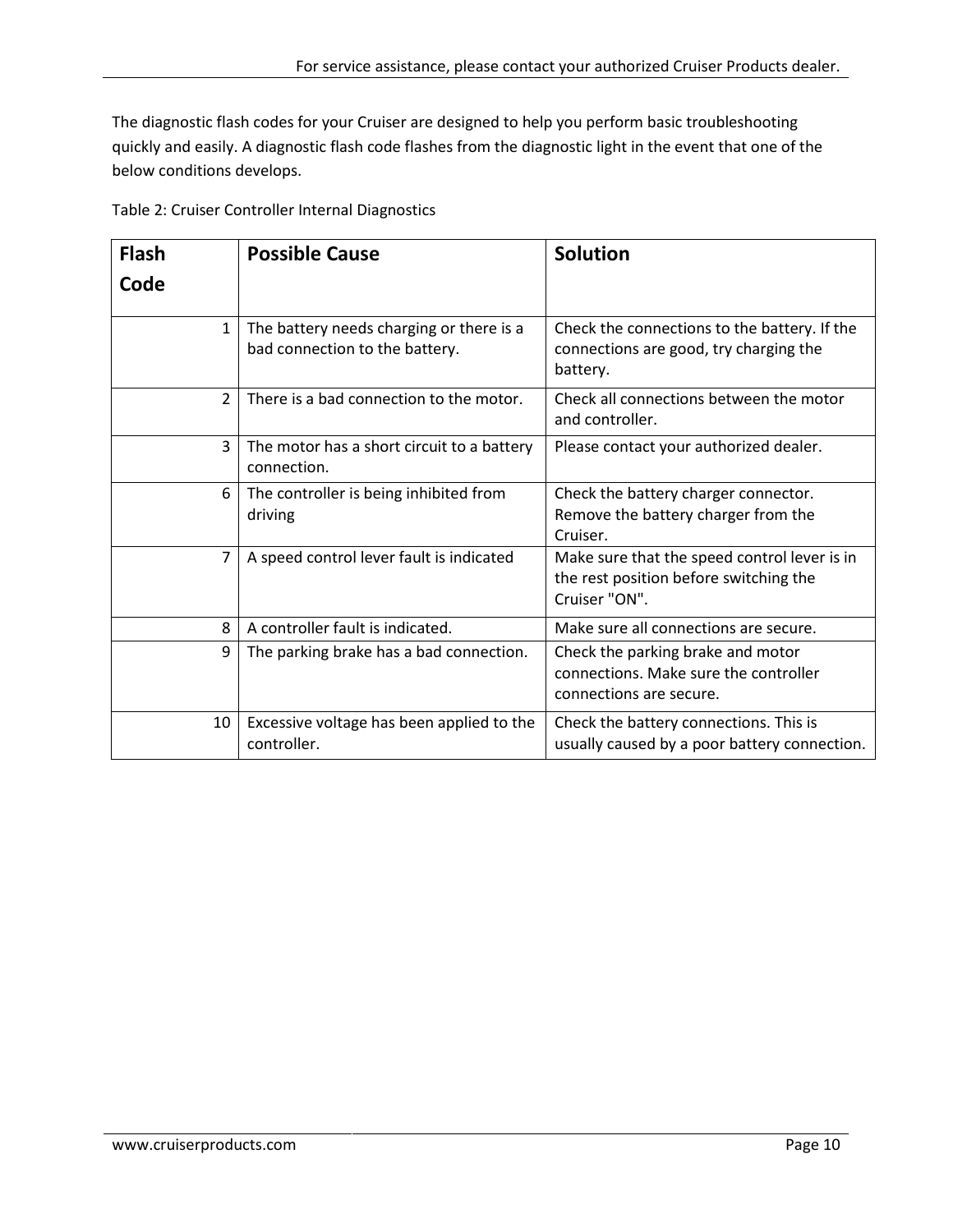# **SPECIFICATIONS**

|                              | <b>Poultry Cruiser / Pullet</b> | <b>Poultry Cruiser / Layer</b> |
|------------------------------|---------------------------------|--------------------------------|
| <b>Max Weight Capacity</b>   | 300 lbs.                        | 300 lbs.                       |
| <b>Maximum Speed</b>         | 4 mph                           | 4 mph                          |
| <b>Estimated Range</b>       | 15 miles                        | 15 miles                       |
| Maximum Grade /              |                                 |                                |
| Incline                      | 12 degrees                      | 12 degrees                     |
| <b>Turning Radius</b>        | 43"                             | 43"                            |
| <b>Ground Clearance</b>      | 2 <sup>11</sup>                 | 2 <sup>11</sup>                |
| <b>Overal Dimensions</b>     |                                 |                                |
| Length                       | 40"                             | 40"                            |
| Width                        | 20"                             | 20"                            |
| Height                       | 65"                             | 74"                            |
| <b>Power</b>                 |                                 |                                |
| Motor                        | 24V x 270W x 4700rpm            | 24V x 270W x 4700rpm           |
| Controller                   | Dynamic R50A                    | Dynamic R50A                   |
| <b>Batteries</b>             | Two DC12V x 21 AH               | Two DC12V x 21 AH              |
| <b>Battery Charger</b>       | 2amp, Offboard                  | 2amp, Offboard                 |
| <b>Brakes</b>                | Electromagnetic                 | Electromagnetic                |
| <b>Freewheel Mode</b>        | Yes                             | Yes                            |
| <b>Tires (Foam-filled)</b>   |                                 |                                |
| Front                        | $7" \times 2"$                  | $7" \times 2"$                 |
| Rear                         | $8" \times 2"$                  | $8" \times 2"$                 |
| <b>Suspension</b>            | N/A                             | N/A                            |
| <b>Weights</b>               |                                 |                                |
| <b>Weight without</b>        |                                 |                                |
| <b>batteries</b>             | 115 lbs.                        | 115 lbs.                       |
| <b>Weight with batteries</b> | 145 lbs.                        | 145 lbs.                       |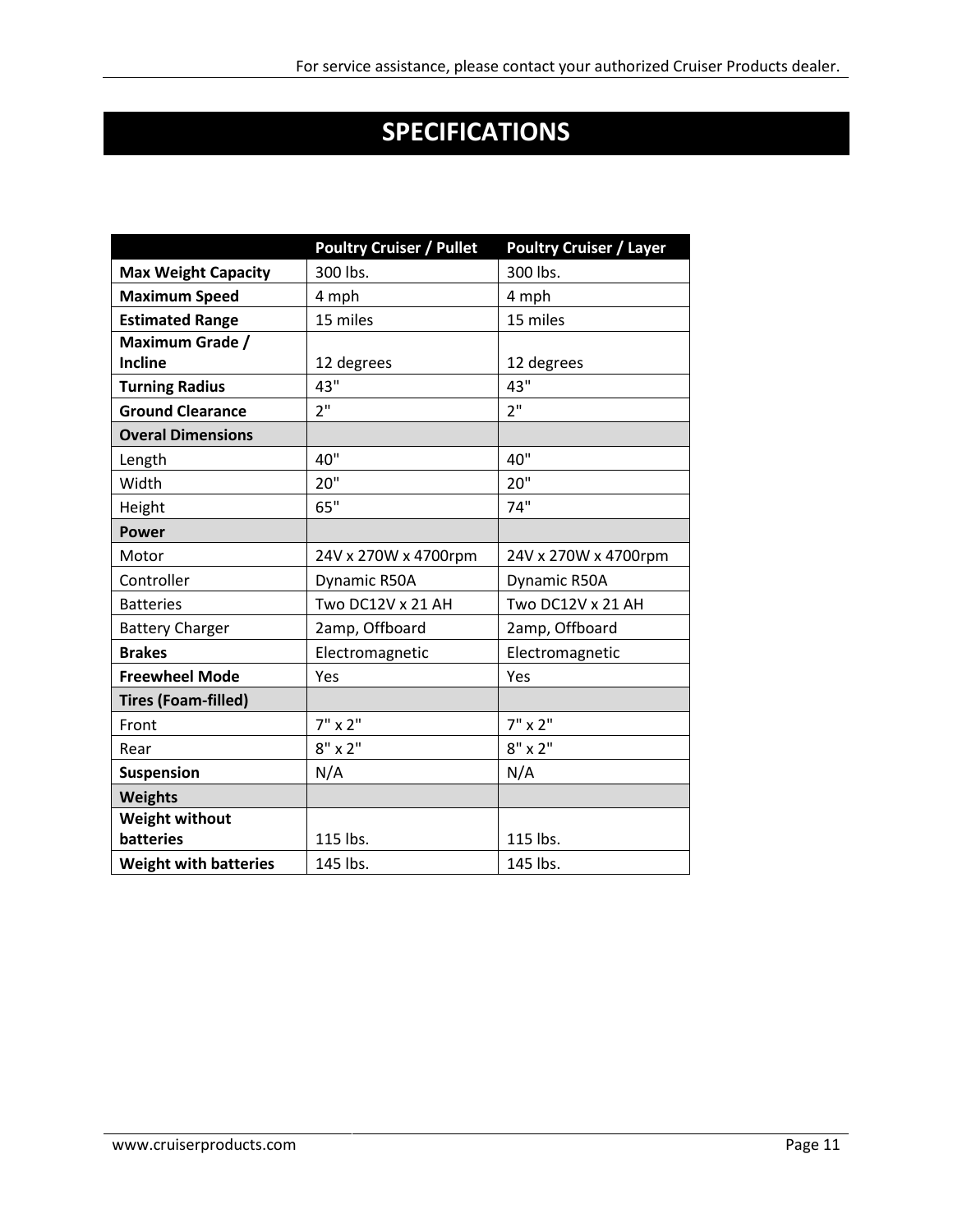### **PRODUCT REGISTRATION**

Thank you for purchasing a Cruiser Products LLC product.

Your Cruiser Products equipment will provide you years of dependable service and added productivity. To validate your product warranty, you must complete this form and return it to Cruiser Products immediately.

| Please print or type: |  |  |
|-----------------------|--|--|
|                       |  |  |
|                       |  |  |
|                       |  |  |
|                       |  |  |
|                       |  |  |
|                       |  |  |
|                       |  |  |
|                       |  |  |
|                       |  |  |
|                       |  |  |
|                       |  |  |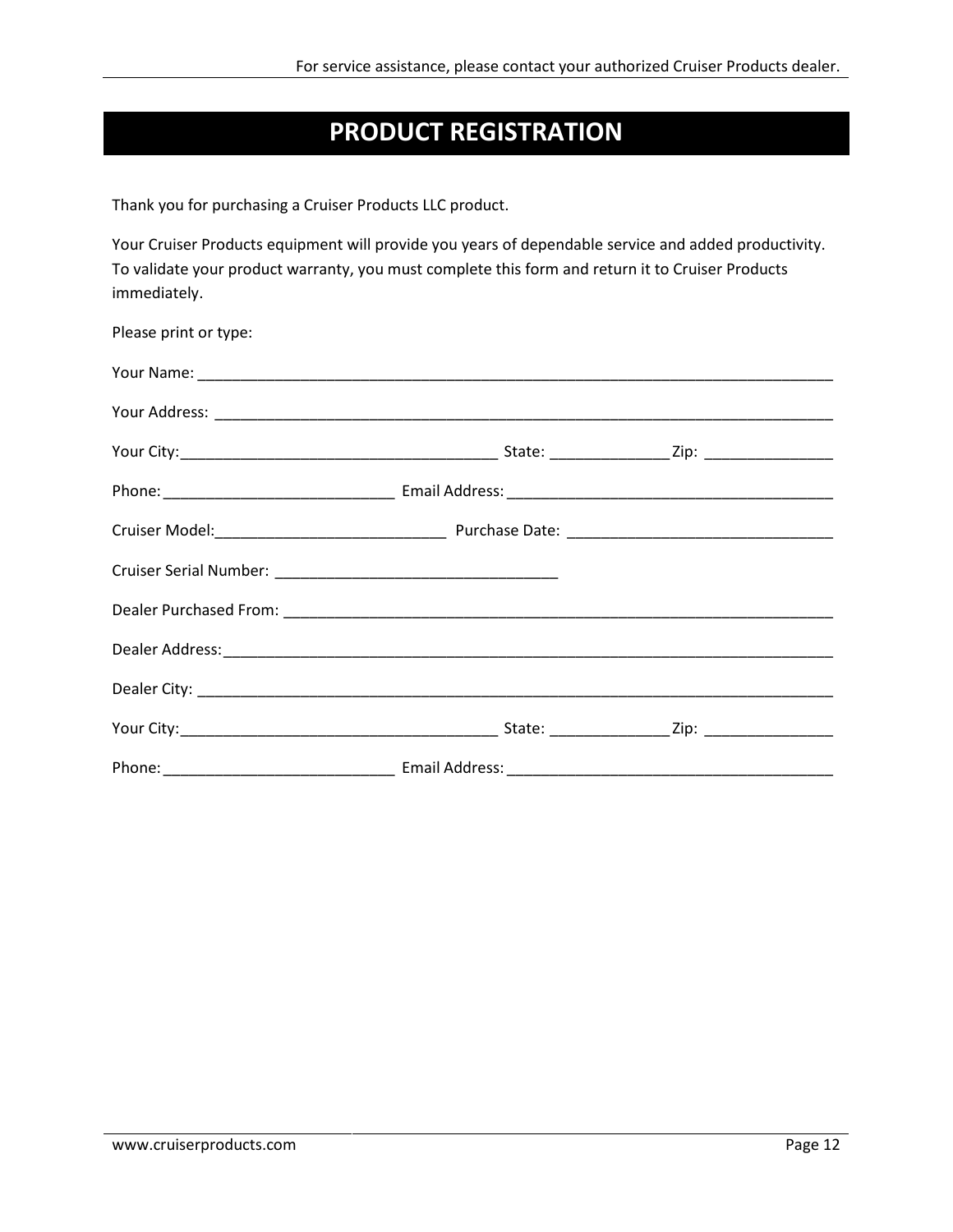### **LIMITED WARRANTY**

This warranty is extended only to the original purchase/user of the products. This warranty gives you specific legal rights and you may also have other legal rights which may vary from state to state.

Cruiser Products warrants this product to be free from defects in materials and workmanship, for the following periods:

| 2 Years             | 12 Months                                                   | 6 Months                  |
|---------------------|-------------------------------------------------------------|---------------------------|
| Main Frame          | <b>Electronic Controllers</b><br>$\bullet$                  | <b>Tires</b><br>$\bullet$ |
| <b>Tiller Frame</b> | Transaxle<br>$\bullet$                                      |                           |
|                     | Motor & Brake<br>$\bullet$<br>(electronic function<br>only) |                           |
|                     | Charger<br>$\bullet$                                        |                           |
|                     | Any other electrical<br>$\bullet$                           |                           |
|                     | assembly                                                    |                           |
|                     | <b>Batteries</b>                                            |                           |

If within such warranty periods any such part shall be proven to be defective, such part shall be replaced. This warranty does not include any labor or shipping charges incurred in the installation of any such replacement part. Cruiser Products' sole obligation, and your exclusive remedy under this warranty, shall be limited to such replacement.

For warranty service, please contact the dealer from whom you purchased your Cruiser Products equipment. In the event you do not receive satisfactory warranty service, please write directly to this address:

Cruiser Products, LLC 1012 State Route 219 Coldwater, OH 45828

Provide dealers name, address and date of purchase. Indicate nature of the defect and, if the product is serial numbered, indicate the serial number. Do not return products to Cruiser Products without prior consent.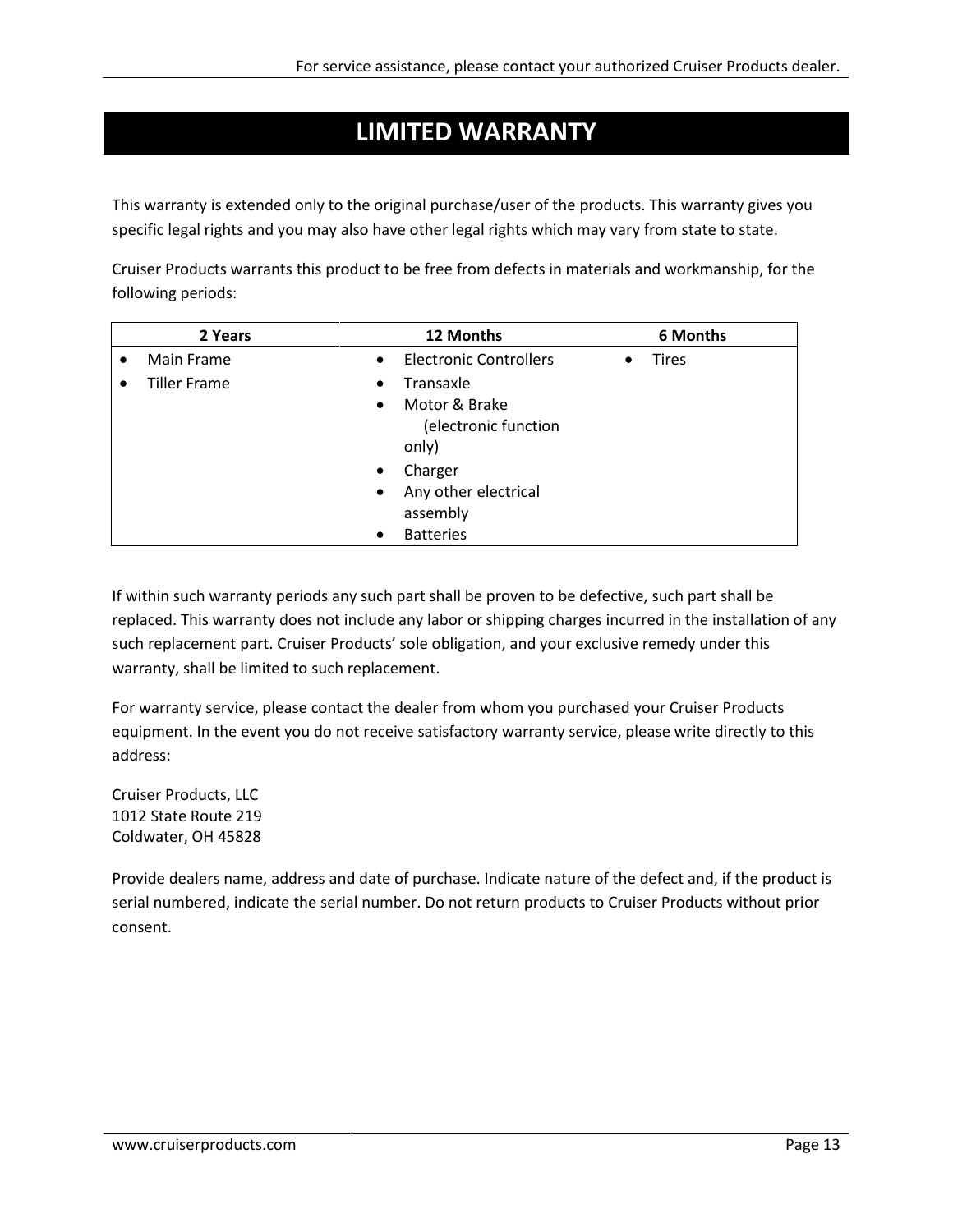LIMITATIONS AND EXCLUSIONS: THE FOREGOING WARRANTY SHALL NOT APPLY TO SERIAL NUMBERED PRODUCTS IF THE SERIAL NUMBER HAS BEEN REMOVED OR DEFACED, IF THE PRODUCTS HAVE BEEN SUBJECT TO ACCIDENT, MISUSE, ABUSE, NEGLECT, MISHANDLING, MISAPPLICATION,ACTS OF GOD, ALTERATIONS OR MODIFICATIONS NOT AUTHORIZED BY CRUISER PRODUCTS, INCLUDING BUT NOT LIMITED TO, MODIFICATION THROUGH THE USE OF UNAUTHORIZED PARTS OR ATTACHMENTS; PRODUCTS DAMAGED BY REASON OF REPAIRS BY TO ANY COMPONENT WITHOUT THE SPECIFIC CONSENT OF CRUISER PRODUCTS, OR TO A PRODUCT DAMAGED BY CIRUMSTANCES BEYOND THEIR CONTROL, SUCH EVALUATION WILL BE SOLELY DETERMINED BY CRUISER PRODUCTS. THIS WARRANTY SHALL NOT APPLY TO PROBLEMS ARISING FROM NORMAL WEAR OR FAILURE TO ADHERE TO THESE INSTRUCTIONS. A CHANGE IN OPERATING NOISE, PARTICULARLY RELATIVE TO MOTORS AND GEARBOXES DOES NOT CONSTITUTE A FAILURE. ALL SUCH DEVICES WILL EXHIBIT A CHANGE IN OPERATING NOISE DUE TO AGING.

THE FOREGOING EXPRESS WARRANTY IS EXCLUSIVE AND IN LIEU OF OTHER WARRANTIES WHATSOEVER. WHETHER EXPRESS OR IMPLIED. INCLUDING THE IMPLIED WARRANTIES OF MERCHANTABILITY AND FITNESS FOR A PARTICULAR PURPOSE, AND THE SOLE REMEDY FOR VIOLATIONS OF ANY WARRANTY WHATSOEVER, SHALL BE LIMITED TO REPLACEMENT OF THE DEFECTIVE PRODUCT PURSUANT TO THE TERMS CONTAINED HEREIN, THE APPLICATION OF ANY IMPLIED WARRANTY WHATSOEVER SHALL NOT EXTEND BEYOND THE DURATION OF THE EXPRESS WARRANTY PROVIDED HEREIN. CRUISER PRODUCTS SHALL NOT BE LIABLE FOR ANY CONSEQUENTIAL OR INCIDENTAL DAMAGES WHATSOEVER.

THIS WARRANTY SHALL BE EXTENDED TO COMPLY WITH STATE/PROVINCIAL LAWS AND REQUIREMENTS.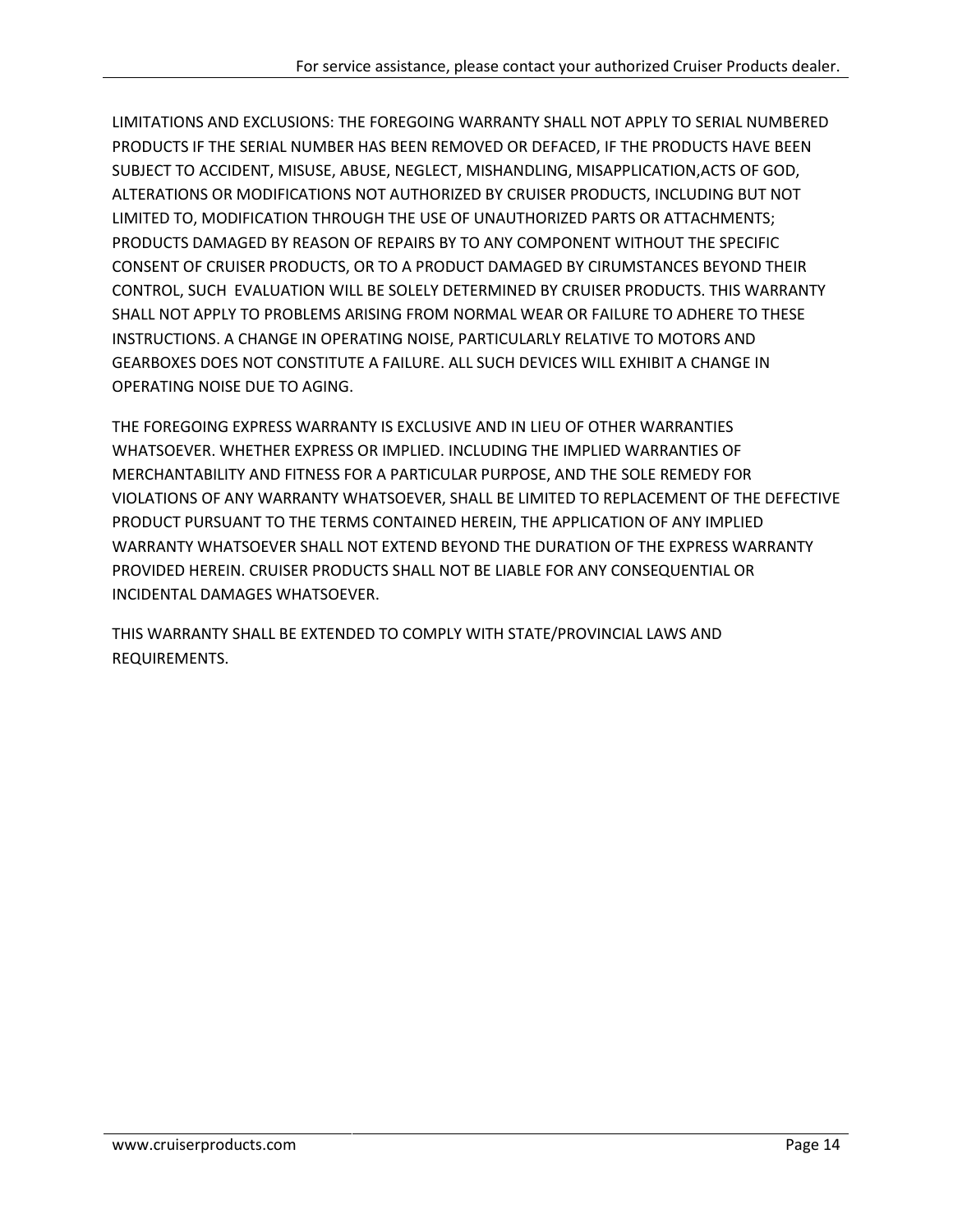### **FUNCIONAMIENTO**

#### **INTERRUPTOR DE ENCENDIDO**

Gire el interruptor para que esté encendido o apagado

*NOTA: La palanca de freno manual de estacionamiento tiene que estar involucrado antes del interruptor pueda ser encendido o apagado.*

#### **HACIA ADELANTE Y HACIA ATRÁS**

- 4. Ponga el acelerador adelante con su pulgar derecho y el Cruiser irá hacia adelante.
- 5. Ponga el acelerador adelante con su pulgar izquierdo y el Cruiser irá hacia atrás.
- 6. El claxon sonará cuando el Cruiser vaya hacia atrás

#### **FRENAR Y PARAR**

Para activar el freno electromagnético, suelte el acelerador completamente. El freno estará activado y el Cruiser parará. Cuando estaciona, solo estacione en una superficie plana y gire la llave a [APAGADO/OFF]. Entonces saque la llave (solo después de parar).

#### *Cuidado:*

*La distancia de parar variará con la velocidad en que hacía adelante/atrás. Por favor comience a frenar tan pronto como posible. Cuando estaciona el Cruiser, asegure parar en una superficie plana, y luego desconecte la energía.* 

#### **EL BOTÓN DEL CLAXON**

El claxon de alarma activará cuando mantenga el botón.

#### **EL INDICADOR DE BATERIA**

Cuando la llave está encendido, el indicador de batería mostrará la capacidad energía de la bacteria con índices de rojo, amarillo, y verde respectivamente.

El verde indica una carga llena/completa. Rojo indica una carga baja (energía baja).

La energía que queda es indicado por el indicador de batería variará según cuanto tiempo que conduce y cómo conduce. Encender, parar, o subir repetidamente consumirá la energía más rápidamente.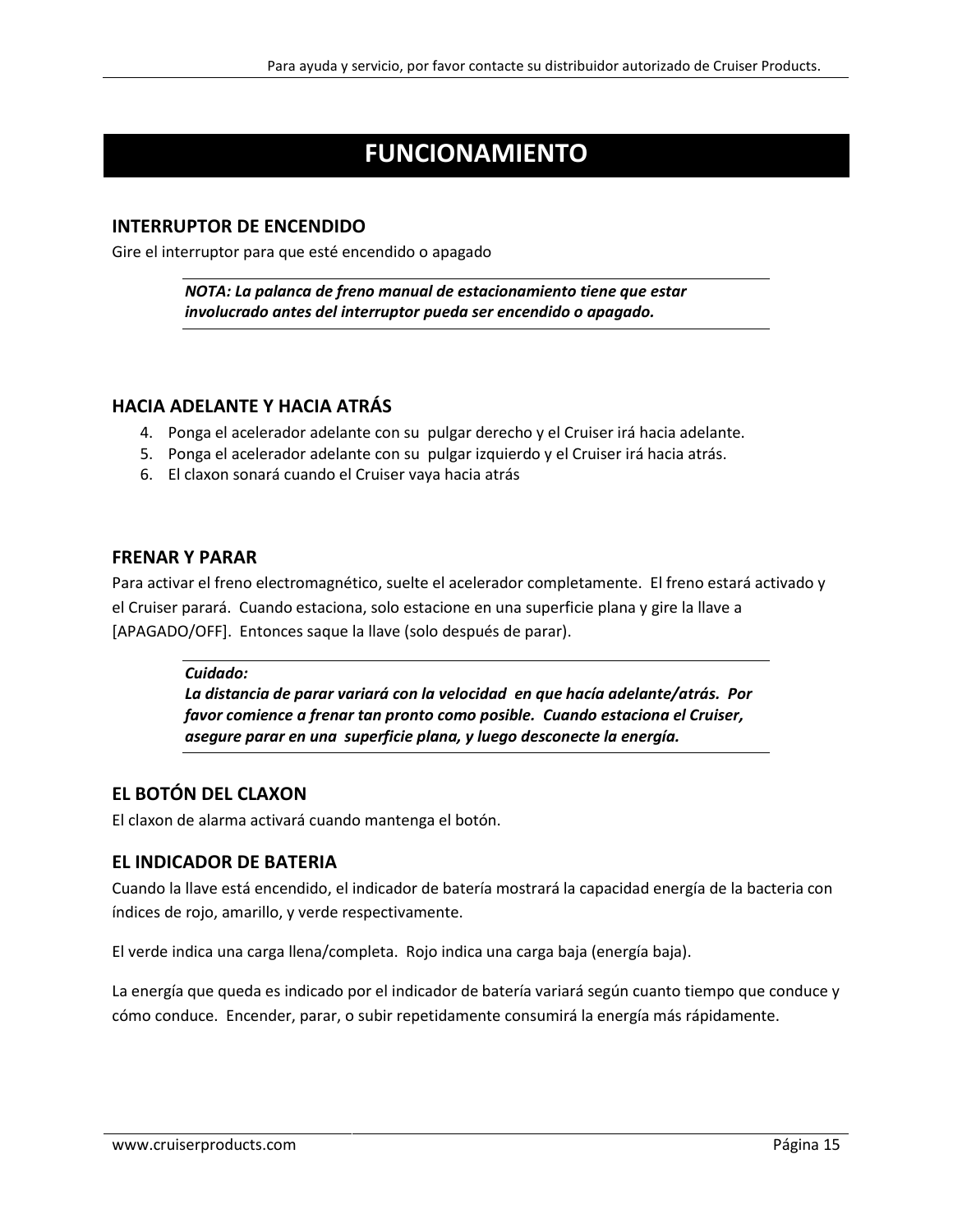### **LAS BATERÍAS Y LOS CARGADORES**

#### **CARGAR LA BATERÍA.**

Asegúrese seguir las direcciones abajo en consecuencia.

- 7. Gire la llave del Cruiser a "APAGADO"
- 8. Abra la tapa del enchufe de cargar en la cubierta del Cruiser. Entonces conecte la clavija al enchufe de cargar.
- 9. Conecte el cable de energía en el enchufe de electricidad.
- 10. La luz LED del cargador será anaranjado al principio de la carga. La duración de la carga es a lo menos 6 a 8 horas, pero se puede variar, basado en el estado de la batería y la temperatura.
- 11. La luz LED anaranjado cambiará a verde cuando la carga está completa.
- 12. Desconecte el cordón y saque la clavija redonda del enchufe de cargar.

#### *Sugerencia:*

- *6. No desconecte el cordón de cargar si la carga no está completa. La vida de la batería bajará si la batería está usado repetidamente sin ser cargado completamente. Por eso asegúrese cargar la batería completamente todas veces.*
- *7. Siga cargar hasta que la luz LED verde está encendida. NUNCA pare de cargar antes de que la carga ha completado y la luz LED verde está iluminada.*
- *8. Cuando la carga está terminado, la energía eléctrica ya descargará lentamente si el cordón no está desconectada.*
- *9. Su Cruiser debe ser cargado a lo menos cada mes parar mantener la batería en un estado complete – aun cuando no está usada*
- *10. El tiempo de cargar será afectado por la temperatura ambiental. Por eso la carga irá tomar más tiempo en el invierno.*

#### *Cuidado:*

*Por favor siga las normas abajo para evitar accidentes durante la carga.*

- *6. Por favor sólo use el Cruiser Products cargador y cargue la batería completamente todas veces en que lo cargue.*
- *7. Nunca desmonte o modifique el cargador.*
- *8. No cargue en un lugar que está expuesto a la luz del sol. No cargue en un lugar húmedo o un lugar sujeto al roció o llueve.*
- *9. No cubra el Cruiser con un trapo impermeable o con otros objetos durante la carga.*
- *10. No cargue en las temperaturas más bajas que 14 °F (-10 °C) o más altas que 122 °F (50°C). Es posible que el cargador no vaya a funcionar correctamente y la batería pueda ser dañada si la carga está completado en las temperaturas como ellas*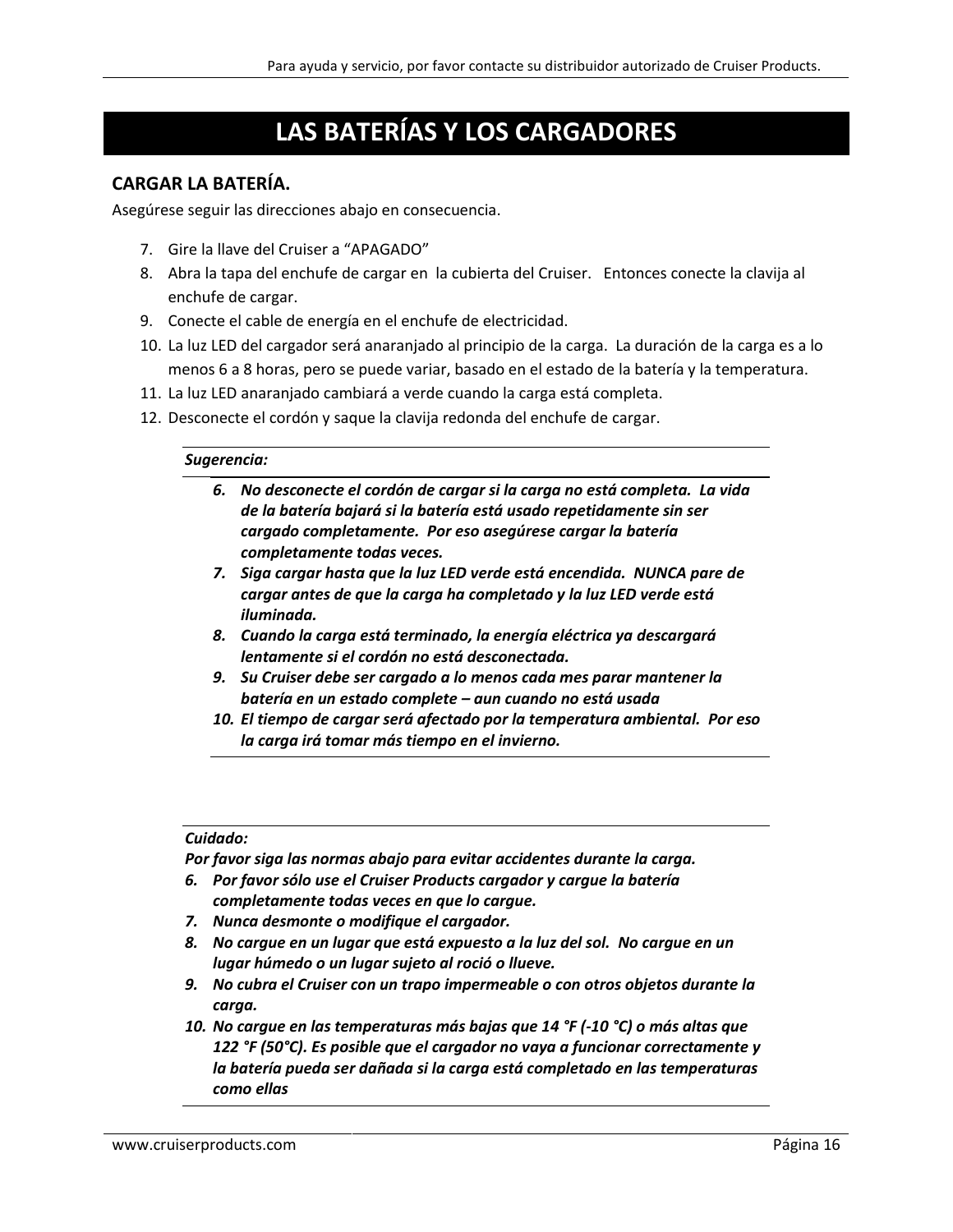### **INSPECCIÓN & MANTENIMIENTO**

#### **INSPECCIONES DIARIAS**

Verifique los puntos siguientes antes de use el Cruiser todos los días. Si encuentra algo, llame su distribuidor del Cruiser para más inspección antes de lo use.

| <b>Punto</b>       | Qué busque                                                  |
|--------------------|-------------------------------------------------------------|
| La barra del       | ¿Es apretada?                                               |
| mango              | ¿Se pueda ser doblado a la izquierda o la derecha           |
|                    | suavemente?                                                 |
| El dial de         | ¿Se pueda ser ajustado libremente y funciona bien?          |
| velocidad          |                                                             |
| La palanca del     | ¿Mueve el Cruiser cuando la palanca está activada?          |
| acelerador         | ¿Para el Cruiser cuando la palanca es liberada              |
|                    | completamente?                                              |
| El motor           | ¿Hay algunos ruidos anormales del motor?                    |
|                    | ¿Funciona el freno electromagnético correctamente?          |
| La palanca de la   | ¿Funciona la palanca de la movilización de las ruedas?      |
| movilización de    |                                                             |
| las ruedas         |                                                             |
| El indicador de la | ¿Las luz encienda cuando el interruptor está en la posición |
| batería            | "ENCENDIDO/ON"?                                             |
|                    | ¿Hay basta energía restante para sus propósitos.            |
| El botón del       | ¿Funciona el botón del claxon?                              |
| claxon             |                                                             |
| Las llantas        | ¿Hay grietas o daño en las llantas?                         |
|                    | Verifica la banda de rodadura en las llantas.               |
| Otro               | ¿Hace el Cruiser ruidos raros?                              |

#### *Cuidado:*

*Llame a su distribuidor para una inspección y mantenimiento si encuentre algo incorrecto.* 

#### **EL RECÓRD REGULAR DE MANTENIMIENTO**

Asegúrese que su Cruiser está en buena condición, consulte su distribuidor para mantenimiento y lo grabe cada sexto mes como obligatorio.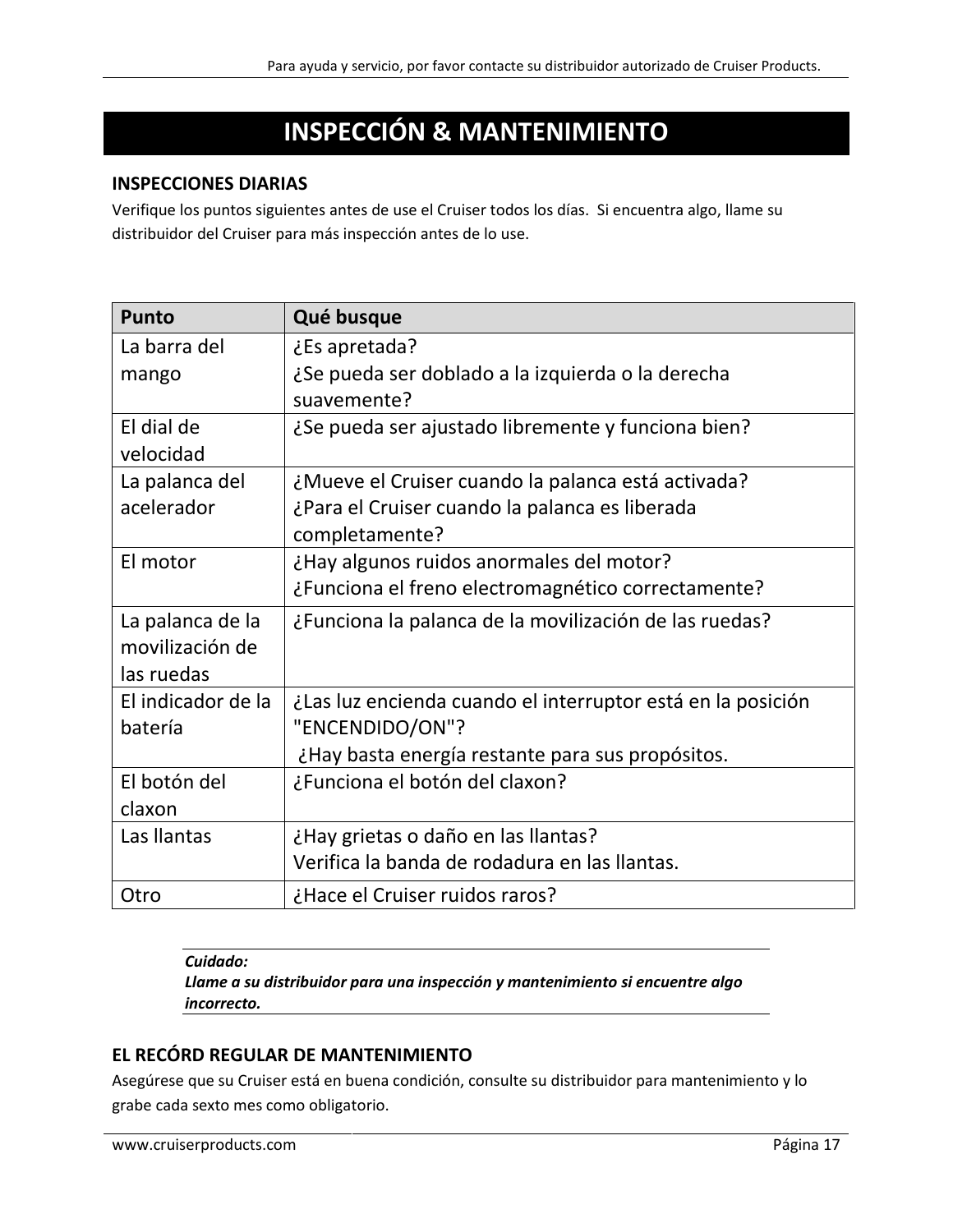#### *Sugerencia:*

*Aun si no use el Cruiser para un tiempo extendido, el Cruiser debe recibir inspecciones regulares y mantenimiento.* 

#### *Sugerencia:*

- *7. Es aconsejado que cargue la batería inmediatamente cuando el indicador de la batería está en la zona roja.*
- *8. Después de cargar o instalar una batería, conduzca el Cruiser para dos o tres minutos para verificar que la capacidad de la batería es suficiente.*
- *9. En los meses del invierno o ambiente frío, es posible de la batería respondiera más despacio y la distancia que pueda viajar en una sola carga puede ser bajado.*
- *10. Cuando conduce en una cuesta, la luz del indicador de la batería puede mover de verde a rojo. Esto es normal y así que no hay una razón para preocupación.*
- *11. Aun si la batería es usado y mantenido correctamente, es normal para el desempeño de la batería declinar en tiempo. Esto resuelta en duraciones del tiempo más cortas entre cargas obligatorias*
- *12. La distancia de viajar bajará cuando el Cruiser es conducido frecuentemente en una cuesta. El resultado es más consumo de los recursos de la batería.*

#### *¡AVISO!*

- *4. Mantenga a una distancia de objetos inflamables durante la carga, puede resultar en fuego o explosión de las baterías.*
- *5. Desde la batería puede producir hidrogeno, no fuma durante la carga. Siempre cargue su batería en un lugar buen ventilado.*
- *6. Nunca conecte o desconecte el enchufe o cordón con manos mojadas durante la carga. No conecte o desconecte el enchufe o el cordón cuando ellos están mojados. Hacer eso puede resultar en un choque eléctrico.*

#### **ESPECIFICACIÓN DE LA BATERÍA**

| Tipo     | Ciclo profundo                                                    |
|----------|-------------------------------------------------------------------|
| Tamaño   | 7" x 3" x 6.5" (L x W x H) o 17.78 x 7.62 x 16.51 cm (L x An x A) |
| Voltaje  | 12V                                                               |
| Amperaje | 21ah                                                              |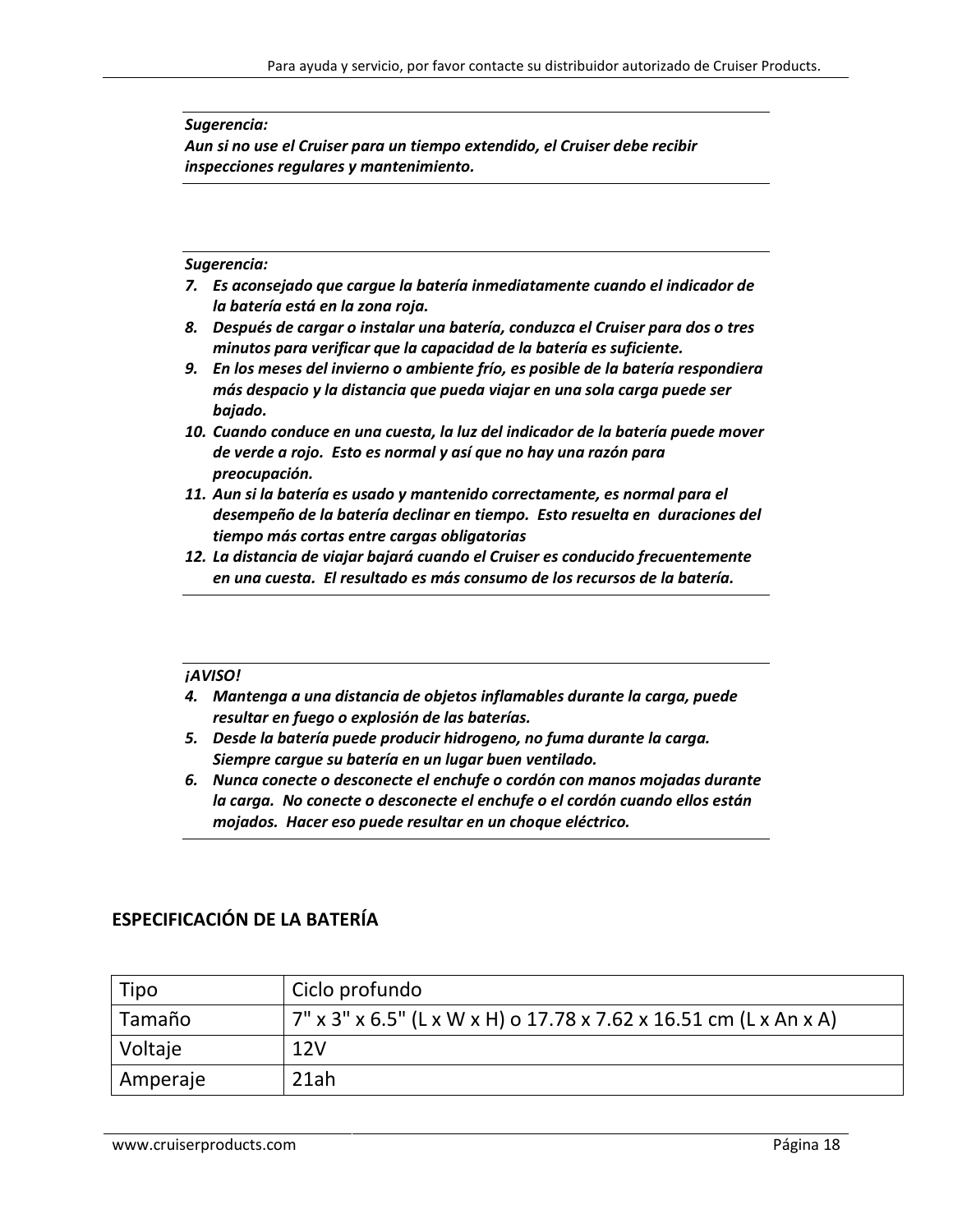No exponga la batería a las temperaturas más bajas que 14 °F (-10°C) o más altas que 122 °F (50°C) durante la carga o la guarda del Cruiser. Exceder las temperaturas especificadas puede resultar en la congelación o recalentamiento de la batería. Esto puede dañar las baterías y baja la vida de ellas.

La bacteria usada en su Cruiser es ácido plomo y es sellado. Por eso la batería no requiere mantenimiento. No es necesario cambiar o rellena el líquido de la batería.

#### *Sugerencia:*

- *5. No use la batería para cargar algunos otros equipamientos.*
- *6. La capacidad de la batería variará con las condiciones externas; la distancia de conducir bajará en ambientes fríos.*
- *7. Si el Cruiser no es usado por tiempos largos, es aconsejado cargar la bacteria cada tercer mes.*
- *8. Reemplace ambos baterías en la misma vez.*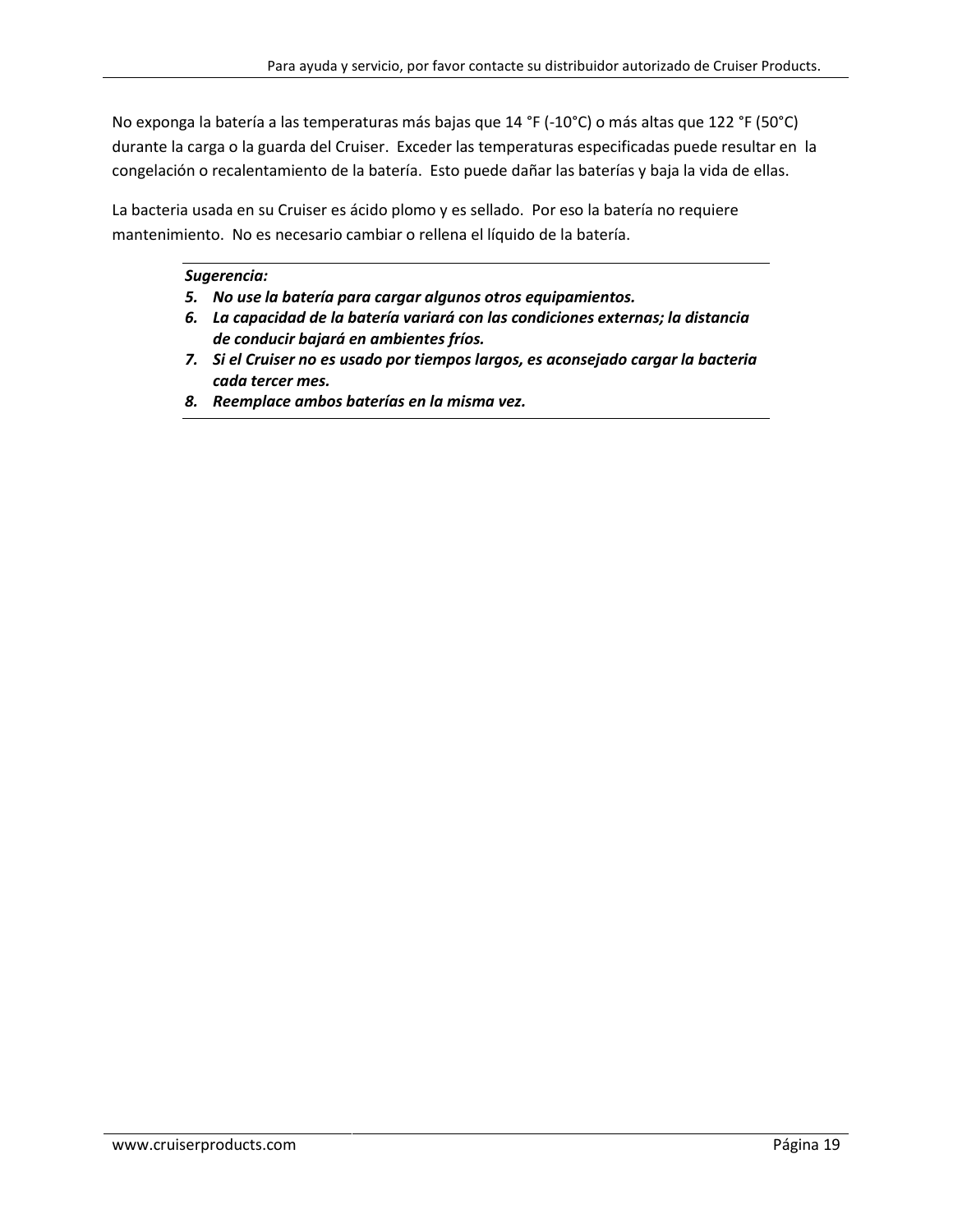| I = Inspección | A = Ajustamiento | $R = Reparación$   | S = Sustitución |
|----------------|------------------|--------------------|-----------------|
| T = Apretar    | $L = Lim$ piar   | P = Añade petróleo |                 |

| Item/Period            |                                                                                  | $\mathbf{1}$ | 6   | 12  | 18  | 24  | 30  |
|------------------------|----------------------------------------------------------------------------------|--------------|-----|-----|-----|-----|-----|
|                        |                                                                                  | mes          | mes | mes | mes | mes | mes |
|                        | La palanca de velocidad hacia                                                    |              |     |     |     |     |     |
|                        | adelante/atrás                                                                   |              |     |     |     |     |     |
| El panel de<br>control | El funcionamiento de los interruptores                                           |              |     |     |     |     |     |
|                        | La conexión del enchufe/clavija es buena                                         |              |     |     |     |     |     |
|                        | La operación y el ruido                                                          |              |     |     |     |     |     |
| <b>Motor</b>           | El Funcionamiento de los frenos                                                  |              |     |     |     |     |     |
|                        | electromagnéticos                                                                |              |     |     |     |     |     |
|                        | La conexión del enchufe/clavija es buena.                                        |              |     |     |     |     |     |
| Eje trans              | Fuga de petróleo del eje trans                                                   |              |     |     |     |     |     |
| <b>Batería</b>         | El aflojamiento o corrosión en los<br>terminales                                 |              |     |     |     |     |     |
|                        | La conexión del enchufe/clavija es buena.                                        |              |     |     |     |     |     |
|                        | Grietas o roturas en el cordón eléctrico                                         |              |     |     |     |     |     |
| Mecanismo de           | Giro derecha/izquierda del dirección                                             |              |     |     |     |     |     |
| dirección asistida     | asisitda                                                                         |              |     |     |     |     |     |
| Llanta                 | Grieta o daño en el superficie de la llanta.<br>Basta profundidad de la banda de |              |     |     |     |     |     |
|                        | rodadura.                                                                        |              |     |     |     |     |     |
|                        | Desgaste anormal                                                                 |              |     |     |     |     |     |
| <b>Borde</b>           | Tornillos y tueras apretados                                                     |              |     |     |     |     |     |
|                        | Desgaste o deformación sobre las llantas                                         |              |     |     |     |     |     |
| Inspector              | Inspectado por                                                                   |              |     |     |     |     |     |
|                        | Fecha inspectado                                                                 |              |     |     |     |     |     |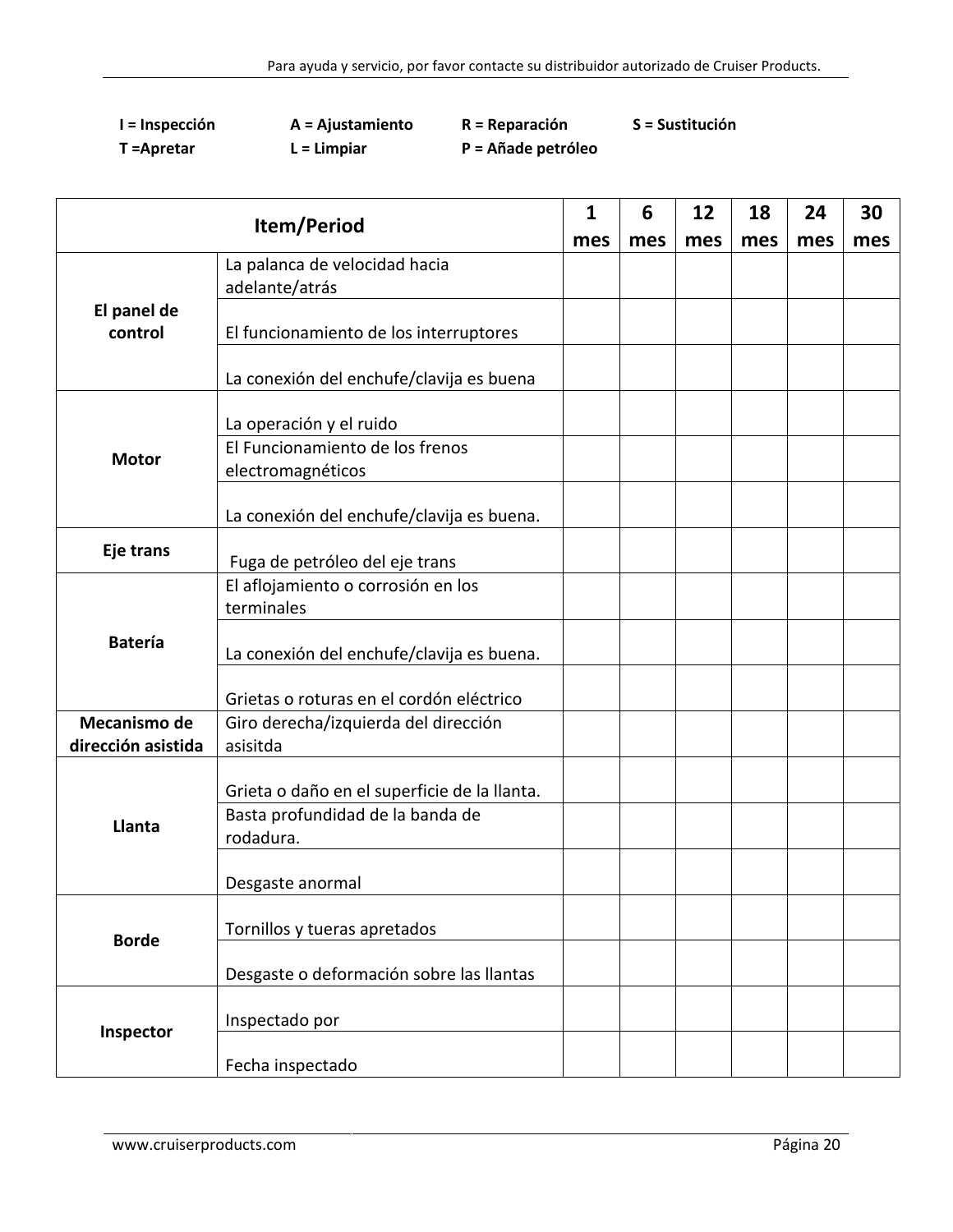### **BATERÍA, FUSIBLES, DISYUNTOR Y LLANTAS**

#### **BATERÍA**

Consulte la sección de "BATERÍAS & CARGADOR".

#### **FUSIBLE**

Hay dos fusibles en su Cruiser. Una está ubicada adentro el panel de operación; la segunda en el paquete de la batería. Si el interruptor llave está "ENCENDIDO" y el indicador de la batería no mueve, verifique esas fusibles.

#### *Sugerencia:*

*Pida ayuda de su distribuidor para inspección y sustitución de los fusibles, (porque el paquete de la batería necesita ser desmontado para recolocar los fusibles).*

#### **DISYUNTOR**

Hay un botón para el disyuntor (ubicado en el paquete de la batería). Si el interruptor de energía está "ENCENDIDO" y el indicador de la batería no mueve, es posible que un corriente haya sobrecargado el Cruiser. Reemplace el disyuntor por pulsar el botón.

#### **LLANTAS**

La condición de las llantas depende de cómo conduce y usa su Cruiser. Por favor verifique el profundo de la banda de rodadura regularmente. Reemplace las llantas cuando la profundidad de la banda de rodadura es menos que 0.5 mm. Inspeccione regularmente las llantas de su Cruiser para indicios del desgaste.

> *Cuando la banda de rodadura es menos que 0.5mm, puede dirigir fácilmente a resbalón, que se hace la distancia de parar más largo. Por eso es importante reemplazar las llantas tan temprano como posible.*

#### **MANTENIMIENTO**

- 5. Debe mantener el Cruiser frecuentemente si conduzca en hierba, arena, o grava.
- 6. No use agua, petróleo, o otras soluciones químicas para limpiar su Cruiser. Asegúrese NO rociar el Cruiser con agua para eludir el daño a los componentes electrónicos y al tablero de circuito impreso. Limpie el Cruiser con un trapo seco o mojado.
- 7. Por favor lleve el Cruiser a su distribuidor autorizado para arreglos y ajustamiento. Ajustamiento inapropiado puede resultar en accidentes y el fallo del Cruiser.
- 8. Por favor use trapos blandos y secos limpiar el Cruiser. Por favor use detergente moderado o leve para limpiar el Cruiser.

#### *Cuidado Cuando da mantenimiento a su Cruiser, por favor gire el interruptor llave "APAGADO" y quite el cordón de cargar.*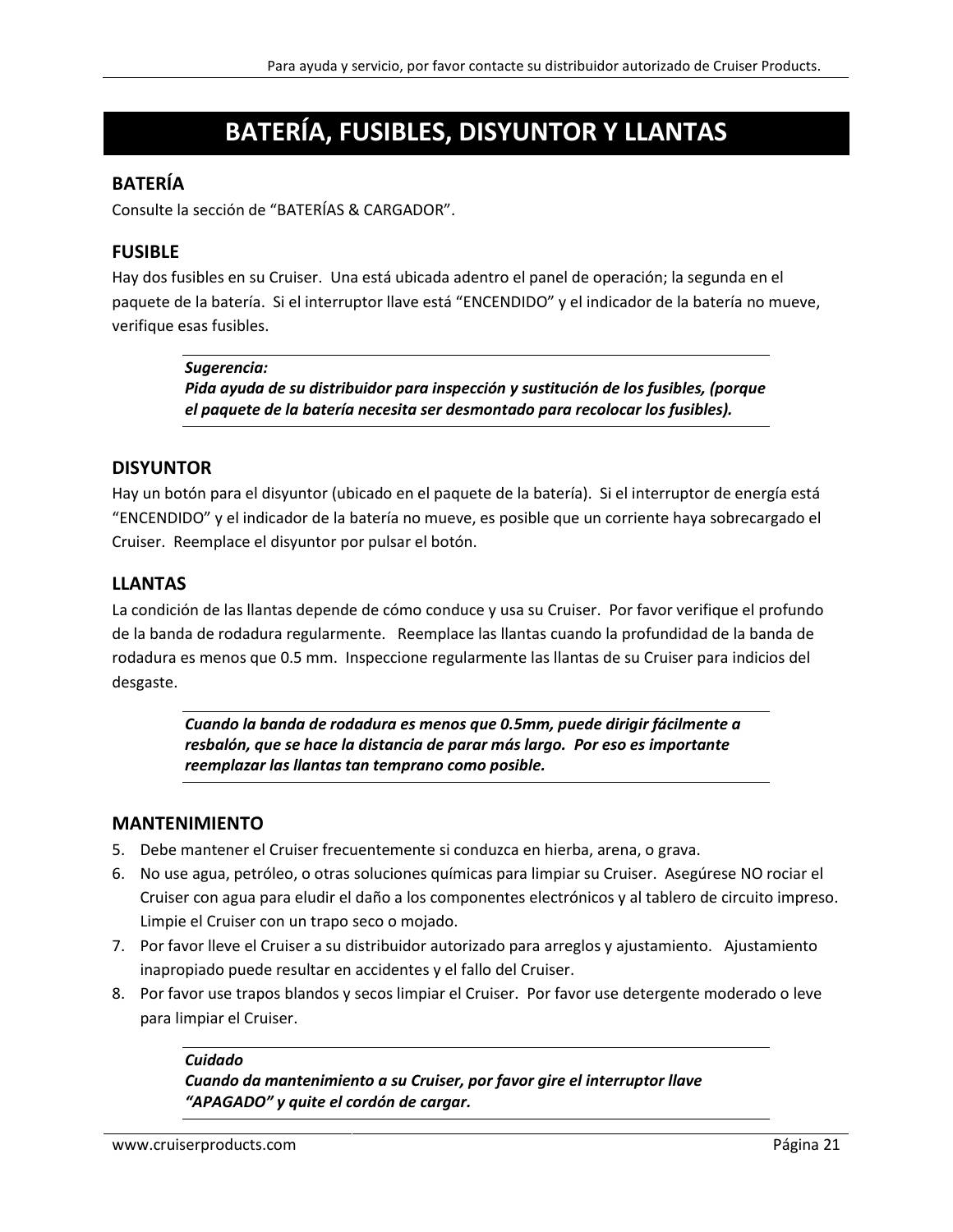# **REPARACIÓN**

Esta tabla sólo es una guía para ayudarle en conseguir el funcionamiento de su Cruiser, si tiene problemas. Si Ud. no se puede conseguir el funcionamiento de su Cruiser, por favor, contacte su distribuidor autorizado.

| <b>Sintoma</b>                                                                 | <b>Causas Posibles</b>                                                     | Solución                                                                                                            |
|--------------------------------------------------------------------------------|----------------------------------------------------------------------------|---------------------------------------------------------------------------------------------------------------------|
|                                                                                | 1. Interruptor llave no es<br>"ENCENDIO"                                   | 1. Gire el interruptor llave "ENCENDIDO"                                                                            |
|                                                                                | 2. Disyuntor central voltea                                                | 2. Recoloque el disyuntor                                                                                           |
|                                                                                | 3. La palanca de liberación de freno<br>está en modo de movilización libre | 3. Recoloca la palanca al modo de<br>conducir                                                                       |
| <b>Cruiser</b>                                                                 | 4. Cargador conectado el enchufe                                           | 4. Desconecte cargador                                                                                              |
| no mueve                                                                       | 5. Energía batería es baja                                                 | 5. Cargue la batería                                                                                                |
|                                                                                | 6. Cruiser apagó para guardar<br>energía                                   | 6. Cambie interruptor llave "APAGADO" y<br>entonces "ENCENDIDO".                                                    |
|                                                                                | 7. Error en control.                                                       | 7. Verfique la luz diagnóstico para "código<br>de flash".<br>(Mire Tabla 2 para significaciones de los<br>códigos). |
| <b>Cruiser se siente</b><br>tambaleante cuando<br>conducido                    | 1. Cojinete en mecanismo de<br>dirección asistida es erosionada.           | 1. Reemplace cojinete                                                                                               |
|                                                                                | 1. No bastante carga                                                       | 1. Cargue el Cruiser más frecuentamente.                                                                            |
|                                                                                | 2. Defectivo o gastado batería                                             | 2. Cargue baterías de experimentación, si<br>es necesario, los reemplace.                                           |
| El alcance de conducir<br>es menos que esperado                                | 3. Ambiente frío cortando la vida<br>de la batería                         | 3. Permita las baterías conseguir una<br>temperatura ambiente, entonces cargue<br>completamente.                    |
|                                                                                | 4. Cargador defectivo                                                      | 4. Contacte su distribuidor autorizado                                                                              |
| Comportamiento<br>errático cuando el<br>control del acelerador<br>está ocupado | 1. El control del acelerador es<br>defectuoso                              | 1. Contacte su distribuidor autorizado                                                                              |
| Los frenos chirrían                                                            | 1. Tierra en la pastilla de freno                                          | 1. Sople tierra fuera con manguera de aire.                                                                         |
| La palanca de liberación<br>del freno pega                                     | 1. Herrumbre y corrosión                                                   | 1. Rocíe el área de rotador con aceite<br>lubricante.                                                               |
| Rigidez en conducción                                                          | 1. Mugre acumulación posible                                               | 1. Lubrique juntas extremas                                                                                         |

### **TABLA: INFORMACIÓN BÁSICO DE REPARACIÓN**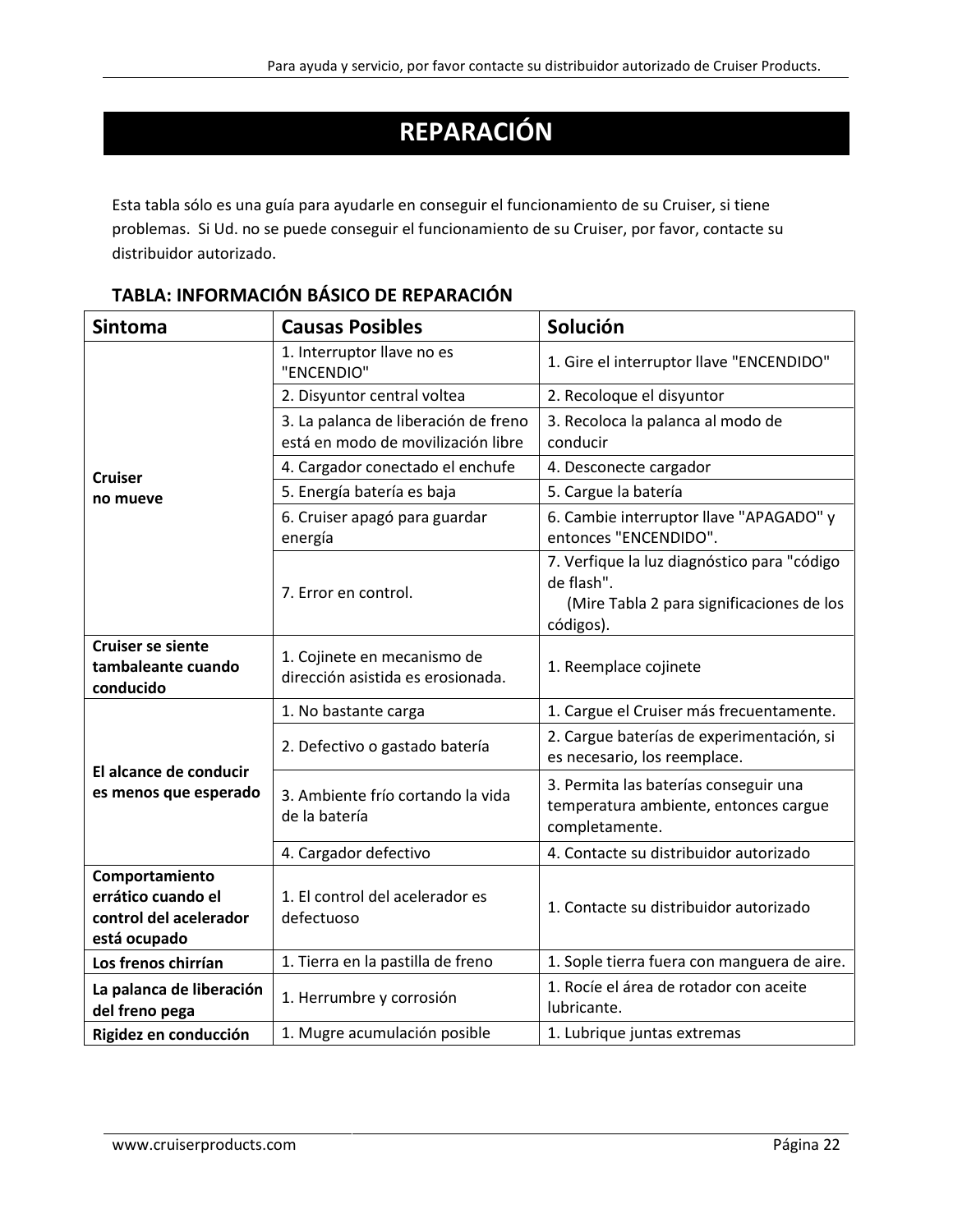Los códigos de flash diagnósticos para su Cruiser son diseñados para ayudarle desempeñar reparación básica rápidamente y fácilmente. En la luz diagnostica destella un código de flash diagnostico en el evento que una de las condiciones siguientes ocurra.

Tabla 2: Controlador Cruiser Diagnósticos Intérnales

| Código de      | <b>Causa Posible</b>                                                 | Solución                                                                                                                              |
|----------------|----------------------------------------------------------------------|---------------------------------------------------------------------------------------------------------------------------------------|
| <b>Flash</b>   |                                                                      |                                                                                                                                       |
| $\mathbf{1}$   | La batería necesita la carga o hay una<br>conexión mala a la batería | Verifique la conexión a la batería. Si las<br>conexiones son buenas, trate de cargar la<br>batería.                                   |
| $\overline{2}$ | Hay una conexión mala al motor                                       | Verifique todas las conexiones entre el<br>motor y el controlador.                                                                    |
| $\overline{3}$ | El motor tiene un cortocircuito a la<br>conexión de la batería.      | Por favor contacte su distribuidor<br>autorizado.                                                                                     |
| 6              | El controlador se hace inhibido por<br>conducción                    | Verifique el cargador del conector de la<br>batería. Saque el cargador de la batería del<br>Cruiser.                                  |
| $\overline{7}$ | Un desperfecto de la palanca del control<br>de velocidad es indicado | Asegure que la palanca del control de<br>velocidad está en la posición de descanso<br>antes de que cambiar el Cruiser<br>"ENCENDIDO". |
| 8              | Un desperfecto del controlador es<br>indicado                        | Asegure que todas las conexiones son<br>aseguradas.                                                                                   |
| 9              | El freno de estacionamiento tiene una<br>conexión mala.              | Verifique el freno de estacionamiento y<br>conexiones del motor. Asegure las<br>conexiones del controlador son aseguradas.            |
| 10             | Voltaje excesivo ha sido aplicado al<br>controlador                  | Verifique las conexiones de la batería. Esto<br>usualmente es causado por una conexión<br>mala.                                       |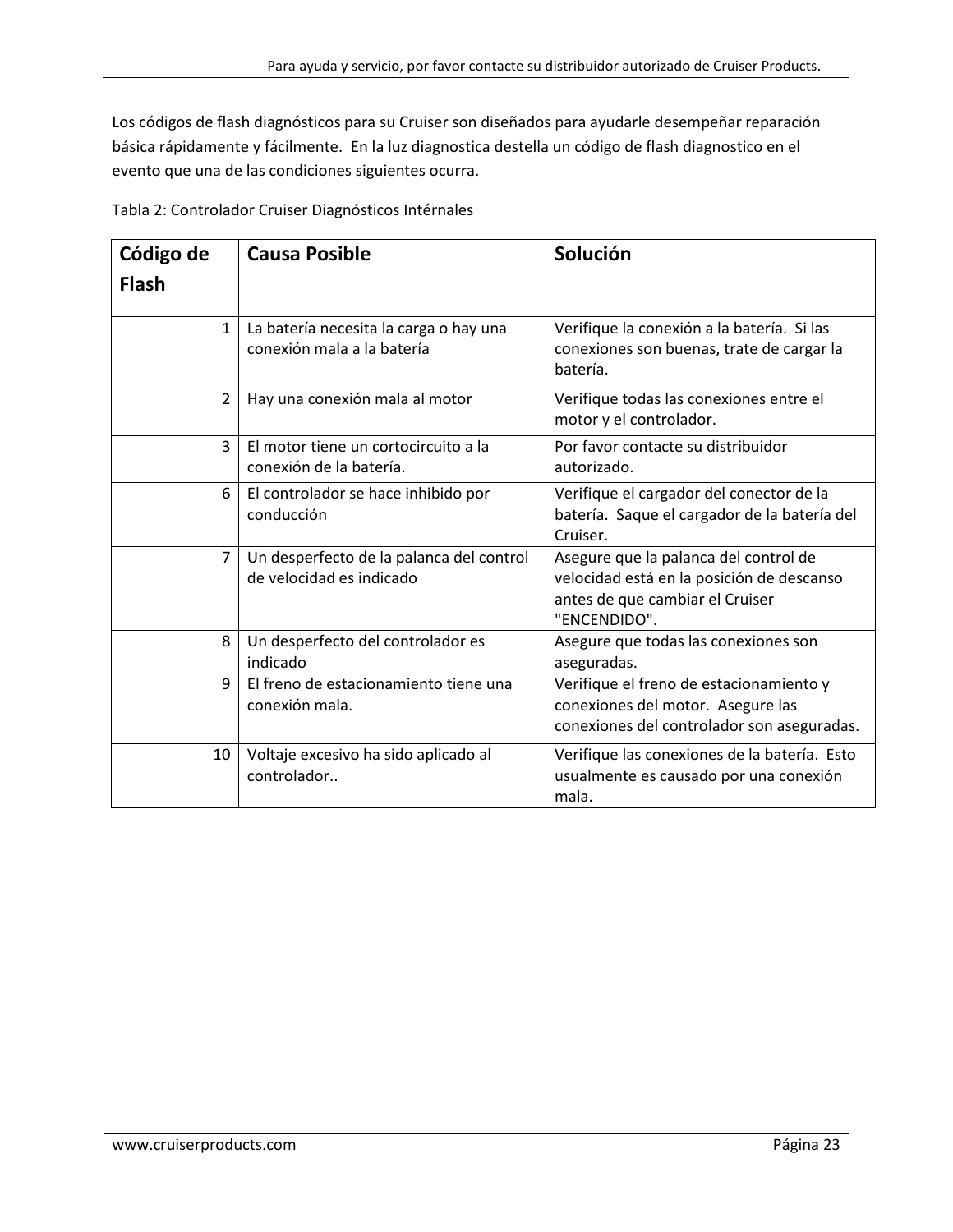# **SPECIFICACIONES**

|                            |                                | <b>Cruiser Avicula/Gallina</b> |
|----------------------------|--------------------------------|--------------------------------|
|                            | <b>Cruiser Avicula / Polla</b> | que pone huevos                |
| Capacidad máxima de peso   | 300 lbs. (137 kg)              | 300 lbs.                       |
| Velocidad máxima           | 4 mph (6.44 kmh)               | 4 mph (6.44 kmh)               |
| <b>Alcance estimado</b>    | 15 millas (24.14 km)           | 15 miles (24.14 km)            |
| Grado máximo/Cuesta        | 12 grados                      | 12 grados                      |
| Radio de girar             | 43" (109.22 cm)                | 43" (109.22 cm)                |
| Distancia al suelo         | 2" (5.08 cm)                   | 2" (5.08 cm)                   |
| <b>Dimensiones totales</b> |                                |                                |
| Largo                      | 40" (101.6 cm)                 | 40" (101.6 cm)                 |
| Ancho                      | 20" (50.8 cm)                  | 20" (50.8 cm)                  |
| Altura                     | 65" (165.1 cm)                 | 74" (187.96 cm)                |
| Energía                    |                                |                                |
| Motor                      | 24V x 270W x 4700rpm           | 24V x 270W x 4700rpm           |
| Controlador                | Dinámico R50A                  | Dinámico R50A                  |
| <b>Baterías</b>            | Dos DC12V x 21 AH              | Dos DC12V x 21 AH              |
| Cargador de batería        | 2amp, Desconectado             | 2amp, Desconectado             |
| <b>Frenos</b>              | Electromagnético               | Electromagnético               |
| Modo de Movilización de    |                                |                                |
| las ruedas                 | Sí                             | Sí                             |
| Llantas (Llenas de espuma) |                                |                                |
| Frente                     | 7" x 2" (17.78 x 5.08 cm)      | 7" x 2" (17.78 x 5.08 cm)      |
| Trasero                    | 8" x 2" (20.32 x 5.08 cm)      | 8" x 2" (20.32 x 5.08 cm)      |
| Suspensión                 | No aplicable                   | No aplicable                   |
| <b>Pesos</b>               |                                |                                |
| Peso sin baterías          | 115 lbs. (52 kg)               | 115 lbs. (52 kg)               |
| Peso con baterías          | 145 lbs. (66 kg)               | 145 lbs. (66 kg)               |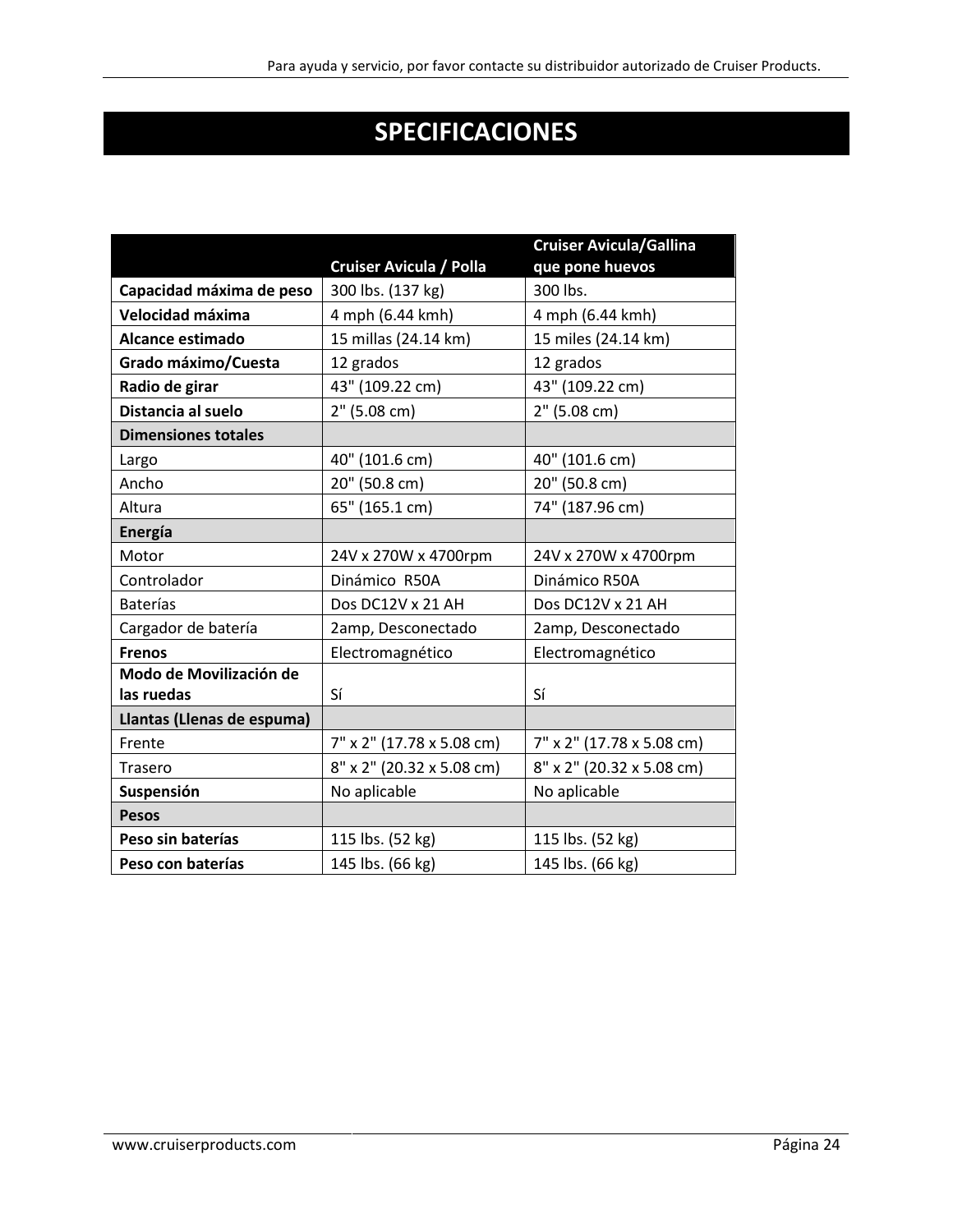### **PRODUCT REGISTRATION**

Gracias para comprar un producto de Cruiser Products LLC

Su Cruiser Products equipamiento proveerá años de servicio confiable y añado productividad. Para validar su garantía del producto, debe completar esta forma y lo vuelve a Cruiser Productrs inmediatamente.

Por favor escriba a mano o a máquina.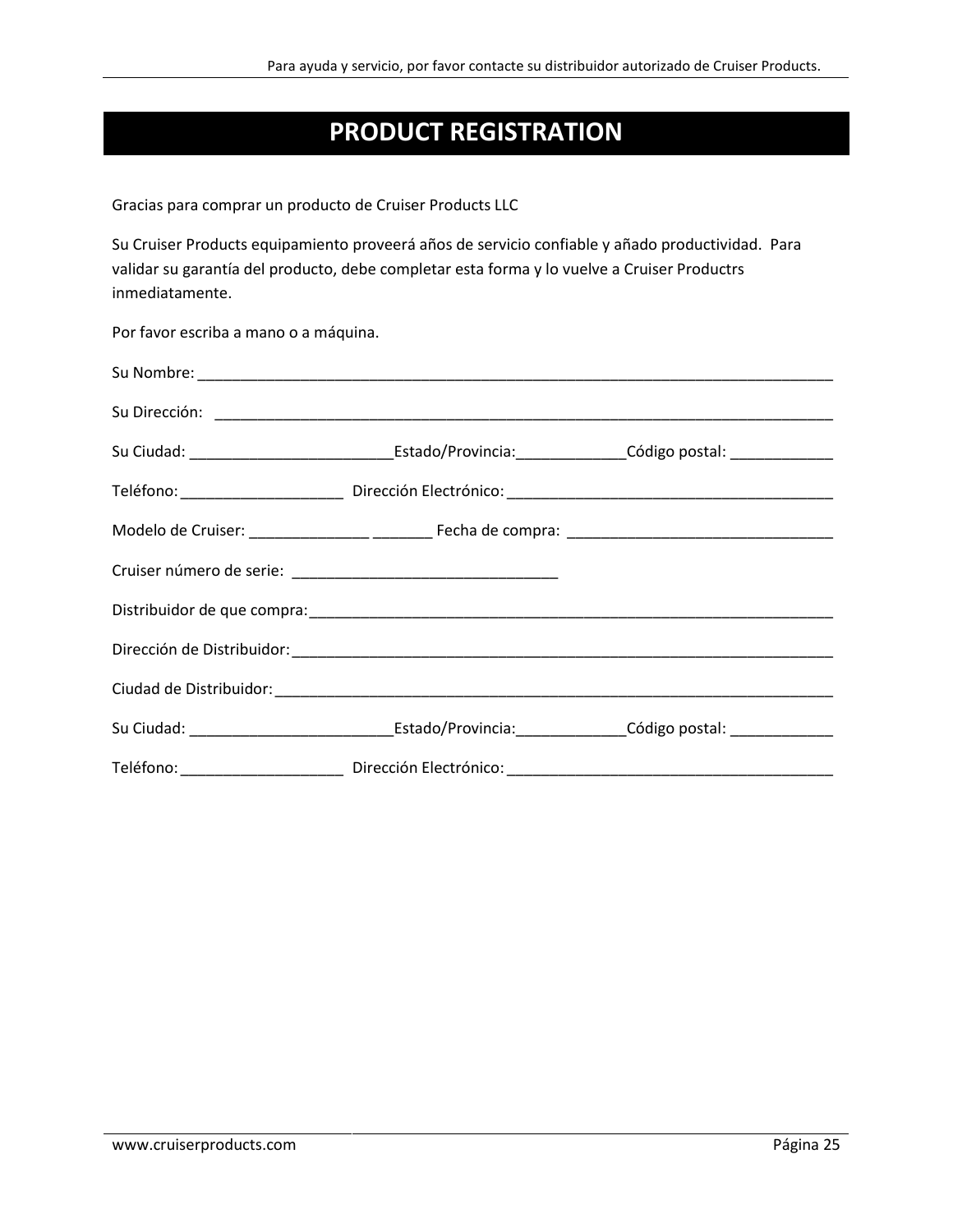### **GARANTÍA LIMITADA**

Esta garantía es extendida sólo a la compra original/usuario de los productos. Esta garantía le da derechos legales específicos y posiblemente tiene otros derechos legales en que puede variar de estado/provincial de estado/provincia.

Cruiser Products garantiza este producto ser libre de defectos en materiales y calidad, por los periodos siguientes.

| 2 Años                                                     | 12 Meses                                                         | 6 Meses              |
|------------------------------------------------------------|------------------------------------------------------------------|----------------------|
| Estructura Central<br>Estructura de mecanismo<br>$\bullet$ | Controlador Electrónicos<br>$\bullet$                            | Llantas<br>$\bullet$ |
| de dirección asistida                                      | Eje trans                                                        |                      |
|                                                            | Motor & Freno<br>$\bullet$<br>(sólo funcionamiento<br>eléctrica) |                      |
|                                                            | Cargador<br>$\bullet$                                            |                      |
|                                                            | Cualquiera otra<br>$\bullet$                                     |                      |
|                                                            | ensamblaje eléctrica                                             |                      |
|                                                            | <b>Baterías</b>                                                  |                      |

Si dentro del periodo de la garantía alguno parte mencionado arriba es probado de ser defectivo, el parte será reemplazado. Esta garantía no incluye cargos de labor o envío incurridos en la instalación de cualquier parte reemplazado. Cruiser Products' obligación sola, y su remedio exclusivo dentro de esta garantía, será limitado a como reemplazo.

Para servicio de la garantía, por favor contacte el distribuidor de que compró su equipamiento de Cruiser Products. En el evento que no recibe servicio satisfecho de la garantía, por favor escriba directamente a esta dirección.

Cruiser Products, LLC 1012 State Route 219 Coldwater, OH 45828

Provea el nombre del distribuidor, dirección y fecha de la compra. Indica una descripción del defecto, y si tiene un número de serie, lo incluya. No vuelva productos a Cruiser Products distribuidores sin permiso.